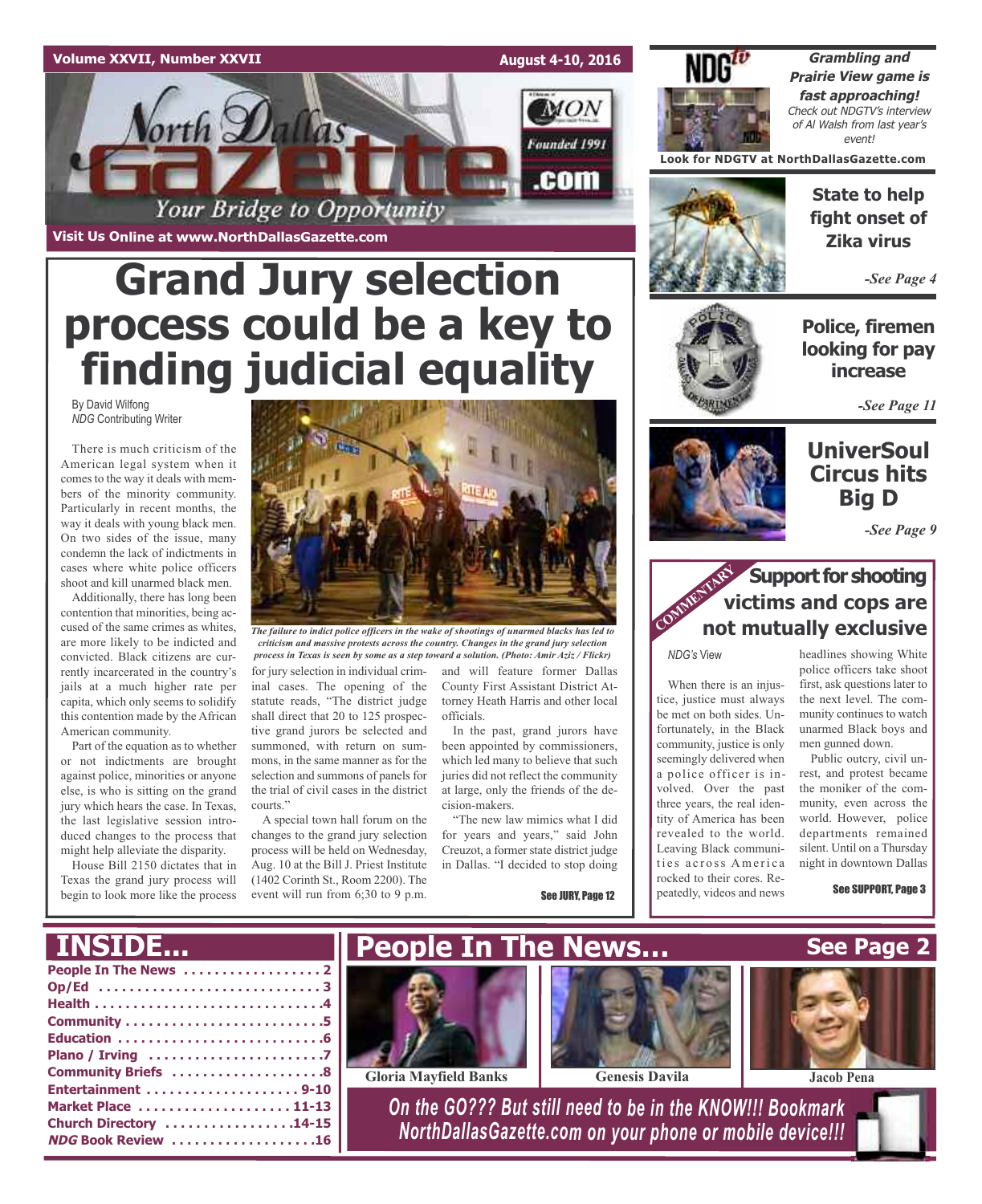#### **People in the News www.NorthDallasGazette.com**

## **Gloria Mayfield Banks**

(PRNewswire) What started as a small goal to make \$200 extra dollars a month turned into a recordsetting accomplishment and extraordinary success story for Mary Kay Independent Elite Executive National Sales Director Gloria Mayfield Banks. The Detroit, Mich. native is the first African American woman to hold the number one position within Mary Kay's independent sales force in the United States based on year-to-date earnings.

Banks started her Mary

## **Genesis Davila**

MIAMI – Miss Florida USA 2017, Genesis Davila, who was stripped of her crown by pageant officials was joined by her attorney Richard Wolfe during a press conference to declare her innocence and to announce a \$15 million lawsuit against the pageant owners and executive producer Grant Gravitt.

Gravitt accused Davila, 24, of breaking pageant rules by getting her hair and make-up professionally done. He claimed the



Kay business in 1988 to earn extra money to pay for her children's daycare costs. For nearly two decades, the entrepreneur has blazed a trail within the global cosmetics company

evidence was the posting a photo on her social media. Wolfe filed a lawsuit in Miami-Dade Circuit Court, asking a judge to issue an emergency inby breaking numerous company records including achieving the status of Mary Kay Independent Elite Executive National Sales Director, a position held by only three women in the United States. A graduate of Howard University and Harvard Business School, Banks also holds an Honorary Doctorate from University of Maryland Eastern Shore.

"What it means to me to be the first African American to achieve the number one position within Mary Kay's independent sales force is hope and possibilities," said Banks. "Whenever someone you know or

junction restoring her title. The attorney presented an enlarged photo of the Instagram post that Gravitt cited as a violation of pag-

The photo Wolfe showed in a Monday press conference was dated for July 9, 2016, eight days before the contest, according to the lawsuit. Wolfe said that Gravitt had cropped out the date on the Instagram post to falsely smear Davila's name. "This is the smoking gun," said Wolfe. "No one is going to have their hair and makeup done nine

eant rules.

someone that looks like you achieves something that no one else has done, it just opens up a possibility. I tell people that I joined Mary Kay for the money but I fell in love with the recognition. Being around ambitious women who kept God first, family second and career third was intoxicating because I didn't have that anywhere else."

As leaders within their industry, Independent National Sales Directors often mentor other Mary Kay business owners by sharing best practices, knowledge and guidance on running a successful business. Throughout her Mary Kay

days in advance of a pageant"

Davila was crowned Miss Florida on July 16 after competing against 64 other women but she was dethroned six days later.

"I would first like everyone to know that I am innocent," said Davila during the press conference. "All of these false allegations have taken me completely by surprise. I have face many challenges in my life, but nothing like this. I am honest and a hard worker who was raised with ideals and principles. I am putting all journey, Banks has traveled the world to inspire and train future leaders within the company's independent sales force, which exceeds 3.5 million people in more than 35 markets around the world.

"Gloria has been instrumental in helping our company grow by enriching women's lives in the United States and throughout the world," said Darrell Overcash, President of Mary Kay U.S. "Her leadership, dedication and passion for Mary Kay has influenced and encouraged countless number of women."

Banks will be recognized

of my faith in my attorney and the legal system to prove my innocence and save my reputation."

According to the lawsuit, Gravitt also accused Davila of lying about her US citizenship forcing her to hire a lawyer to prove that she was indeed a citizen of the US.

Davila was born in Arroyo, Puerto Rico and is of Afro-Puerto Rican heritage. During her pageant career, she has competed in and earned several prestigious international titles. Davila represented Ar-

royo at the Miss Universe

for her accomplishments at Mary Kay's annual Seminar in Dallas. The event, running July 24 through Aug. 6 at the Kay Bailey Hutchison Convention Center Dallas, is comprised of four back-to-back conferences and is one of the largest events in North Texas. The convention is focused on recognizing Mary Kay Independent Beauty Consultants for their achievements while also providing education, inspiration and motivation for the year ahead.

Banks resides in Baltimore, Md. with her husband, Ken Banks, and they share four adult children.

Puerto Rico 2013 pageant, where she finished as 1st Runner-Up. As first runner up, she represented Puerto Rico at Miss Intercontinental 2012 in Germany where she finished as 1st Runner-Up and won the title of Miss North America Intercontinental.

Davila won Miss World Puerto Rico in 2014. She represented Puerto Rico at the Miss World 2014 in London, making her the first woman of predominately African heritage to represent Puerto Rico at Miss World.

### **Jacob Pena**

Collin College alum Jacob Peña was honored with the National Young Adult Man of the YearAward at the 87th Annual LULAC (League of United Latin American Citizens) National Convention, July 12-16 in Washington, D.C.

Peña, of Allen, was the vice president of Collin College's LULAC council last year and has been heavily involved in LULAC and in the community. He was recently elected as the Deputy Director for Young Adults for the state of Texas during the organization's state convention in early June. He will be transferring to The University of Texas in Austin for the fall



semester to pursue a degree in Government.

"Over the past few years, I have learned that when you do work like this; advocacy, organizing, and service, you cannot expect to be explicitly awarded or praised. The award you look for is in the work you do," Peña said. "It is in the changes you make and in the lives you impact. Receiving this award from an organization that represents such valuable action and progress is an incredible honor, and I only hope that I can live up to what this award means with more action moving forward."

LULAC was founded in 1929 and is the oldest and most widely respected Hispanic civil rights organization in the United States ofAmerica. LULAC was created at a time in the country's history when Hispanics were denied basic civil and human rights, despite contributions to American society.

The founders of LULAC created an organization that empowers its members to create and develop opportunities where they are needed

most.

LULAC has considered education its number one priority since it was established in 1929.As part of LULAC's education efforts, the LULAC National Scholarship Fund (LNSF) was established in 1975 to provide scholarships to Hispanic students attending colleges and universities.

Under the LNSF program, local LULAC Councils, in partnership with local and national businesses, award scholarships to students in their communities. LNSF is administered by the LULAC National Educational Service Centers, Inc., a non-profit educational organization established by LULAC to provide educational programs for Hispanics and other youth.



*2 | August 4-10, 2016 | North Dallas Gazette*

*For the 411 in the community, go to www.northdallasgazette.com*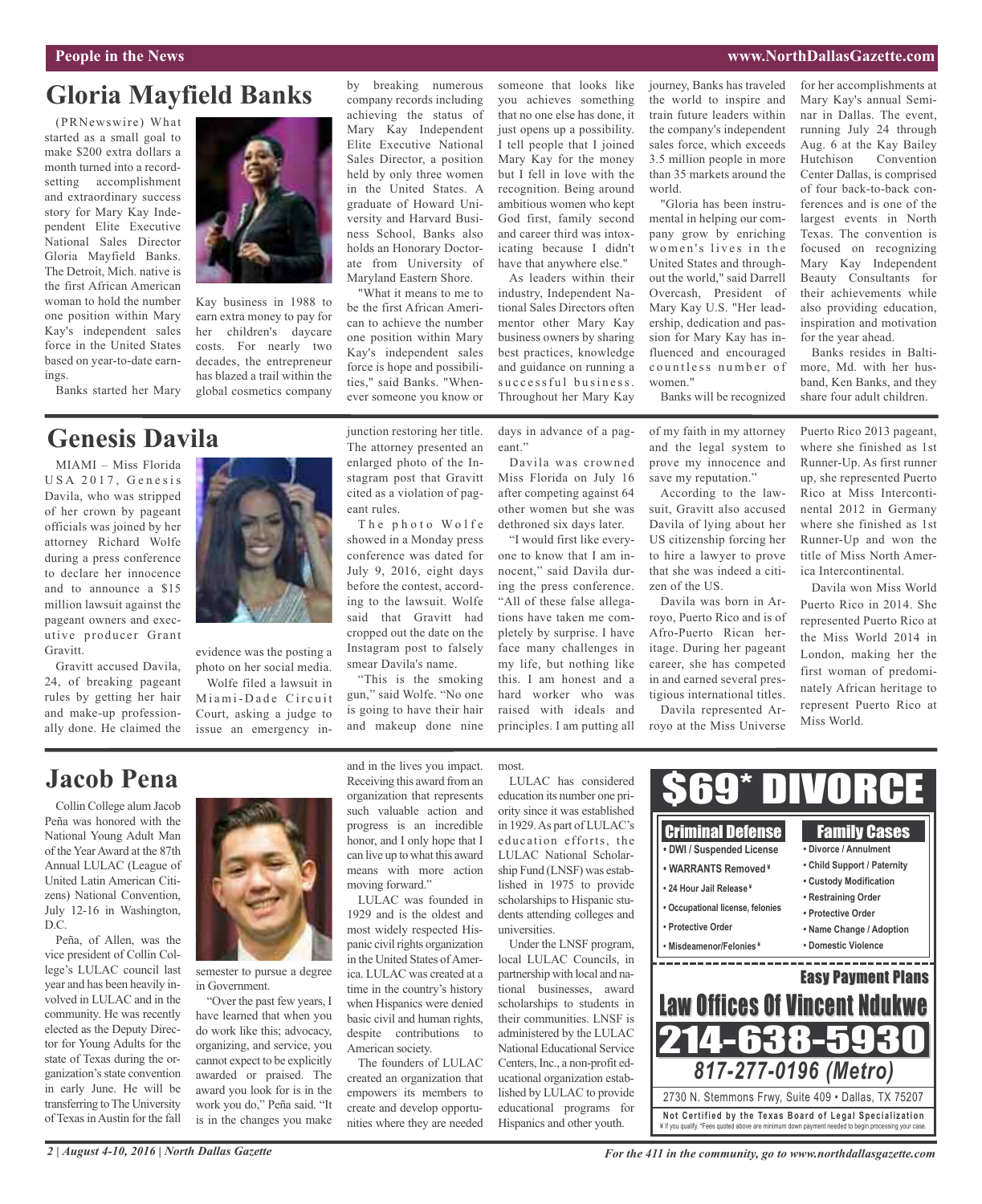#### **www.NorthDallasGazette.com Op-Ed**



*North Dallas Gazette assumes no responsibility for unsolicited material and reserves the right to edit and make appropriate revisions.*

*"Do what you say you are going to do ... when you say you are going to do it.*

**Publisher's Office:** publisher@northdallasgazette.com

**Sales Department:** marketing@northdallasgazette.com

#### **Editorial Department:**

editor@northdallasgazette.com

#### **Online:**

www.NorthDallasGazette.com www.twitter.com/NDGEditor www.facebook.com/NorthDallasGazette www.pinterest.com/NDallasGazette

### STAFF

**Chairman Emeritus** *Jim Bochum 1933 – 2009*

**Religious/ Marketing Editor** *Shirley Demus Tarpley*

**Editor** *Ruth Ferguson*

**Published By** *Minority Opportunity News, Inc.*

> **Web Master** *Todd Jones*

**Special Projects Manager** *Edward Dewayne "Preacher Boy"Gibson, Jr. James C. Allen*

#### **Community Marketing** *Nina Garcia*

#### **Advisory Board:**

*John Dudley Myrtle Hightower Fred Moses Annie Dickson Cecil Starks Willie Wattley Coty Rodriguez-Anderson B. J. Williams Denise Upchurch Barbara Simpkins, ADVISORY BOARD SECRETARY*

#### **Contributing Writers** *Jackie Hardy Terri Schlichenmeyer Nicole Scott Lucas Franco de Siqueira McKenna Wierman*

*Hope Oriabure-King David Wilfong*

**Production** *Margaret Freelon David Wilfong*

#### **Advisory Board Committees:**

*Public Relations Planning and Implementation* Cecil Starks, CHAIRPERSON

*Business Growth Referral* John Dudley, CHAIRPERSO

*Program Policy Development* Annie Dickson, CHAIRPE

*Quality Assurance* Myrtle Hightower, CHAIRPERSON Coty Rodriguez

**SUPPORT, continued from Page 1** 



when a lone sniper, Micah Johnson, shot 14 police officers, killing five. Two shooting victims were civilians.

First and foremost, the *North Dallas Gazette* does not condone the actions of Johnson. We do, however, support our living and fallen officers. But we must ask why can't public officials – including police department across America – publicly reach out to the grieving families to condemn the action of rogue police officers who caused this mess? Why do only the police officers receive the support and love, but not the families who lost their loved ones at the hands of police officers who abused their power to protect? There can be no real atonement and reconciliations without acknowledging the pain inflicted on the African American families by bad cops. Far too many times everyone has watched the news and made too many demands for change. Frequently calling for change addressing the cops who are abusing their civil duties to protect and serve. Within weeks or even days, another unarmed man is shot. For example, an unarmed

Black man in Miami was on his back holding hands extended in the air saying "don't shoot" before he was in fact shot. All too often fatal shots are flushing out black lives. With no validity. No cause.

Then to add insult to injury, these victims are criminalized through the mainstream media as if on trial for being murdered. Then the real victim's families feel called upon to defend their loved one's reputation,

while they grieve their loss. This media coverage and social media speculation leave family tormented even further. No continual public apology is offered. Meanwhile, the fallen officers are decorated and remembered in vast dedications and valor, while Black families are left holding the bag.

In the death of Philando Castile, a 4-year-old girl was placed in the back of a police car after witnessing the death of her mother's boyfriend. Then she had to bear the responsibility of consoling her grieving mother. The same happened in Baton Rouge, La., when a 15-year-old son was left to console his grieving mother.

Certainly, no one advocates denying the officers due process. But in this age of social media, the public is far more aware of these incidences of police shootings. Many times the reports include a video of the encounters. After watching it unfold, following an investigation the public remains disappointed. Not a single officer received an indictment. With a continual lack of justice in the courtroom, concerned citizens are left to turn to the streets to demand justice. But we cannot forget our other tool: the ballot box.

**The silence is deafening** In the famous words of Dr. Martin Luther King, "In the end, we will remember not the words of our enemies, but the silence of our friends."

With all due respect to Dallas Mayor Mike Rawlings, State Senator Royce West and police associations across America, your words are tone deaf without

a public apology and outright condemnation of cops shooting and killing of Black citizens in America. When was the last time you heard a police department publicly condemn one of its own for the unnecessary killing of a citizen?

Black parents spend many restless nights worrying about the safety of their children. The easiest response is, "Teach them how to act." But what if we have, but the officers lack training or have a racial bias or both? Then what? Does that mean your cops still are right to treat us unfairly?

Any healing process must include officers speaking out on what sometimes feels like open hunting season on people of color. It would go a long way to helping the community feel heard and understood if other elected officials followed the lead of Minnesota's Governor Mark Dayton.

Dayton stepped outside of his comfort zone and called the tragedy in Minnesota for what it was: racism and murder. Why are we not offering the Dayton more public support and why has his voice faded away? Our community should applaud his efforts and lend our support to him. No elected official is perfect, but he stood up and spoke an uncomfortable truth  $-$  – and will likely pay political consequences for it unless we demonstrate he has our support.

#### **Where will our leaders take us?**

Now, what is the city of Dallas going to do, Mayor Rawlings? You pledged to tackle the issues of racial division. You have called on our society to take on and seek justice in cases where police officers behave in unlawful ways against citizens. At the same time, you are asking the community to support "the 99 percent of good officers" who do their jobs well. We agree, but we also believe it should start by weeding out the wrongdoers, regardless of race.

"We can address this issue," West said. "We don't

need to continue to be divided. Past generations have addressed issues of divisiveness in this country and in this world and were successful. Our generation must now step up, stop talking the talk, and walk the walk."

To you State Senator West, what are you going to do? You believe that it's time to end the talk and begin the walk, right?

Sounds good, Senator West, a good start is when the 2017 Texas legislative session kicks off What laws will you put on the agenda to address our concerns? Will you address better testing and screening to identify rogue cops who perhaps are more inclined to shoot first and ask questions later, as we witnessed in Miami earlier this month?

West can we address the secret grand jury process which behind closed doors, unidentified to the public, men and women continually let these police officers go? Is it not the time to put a face on the members of these proceedings? At the very least we could dialog with them learn more of how they arrived at decisions which we so vehemently disagree. If the public saw at least a few of these cops face a jury of their peers, the frustrations would not run so deep and would likely serve as a deterrent. The continual lack of judicial accountability has weakened our faith that we are participating in a fair game.

Who will step forward and encourage not only dialogue, because talk is cheap? We want real action on these issues. Or will those who ask questions continue to be villainized for not supporting the police officers? We believe it is possible to support absolutely the police who put their lives on the line to protect us daily. But in a free society, do we have the right to acknowledge there must be change when we clearly see a broken system?

What steps are we taking now?

For the 411 in the community, go to www.northdallasgazette.com August 4-10, 2016 | North Dallas Gazette | 3

*The North Dallas Gazette, formerly Minority Opportunity News, was founded in July 1991, by Mr.Jim Bochum and Mr.Thurman R. Jones. North Dallas Gazette is a wholly owned subsidairy of Minority Opportunity News, Inc.*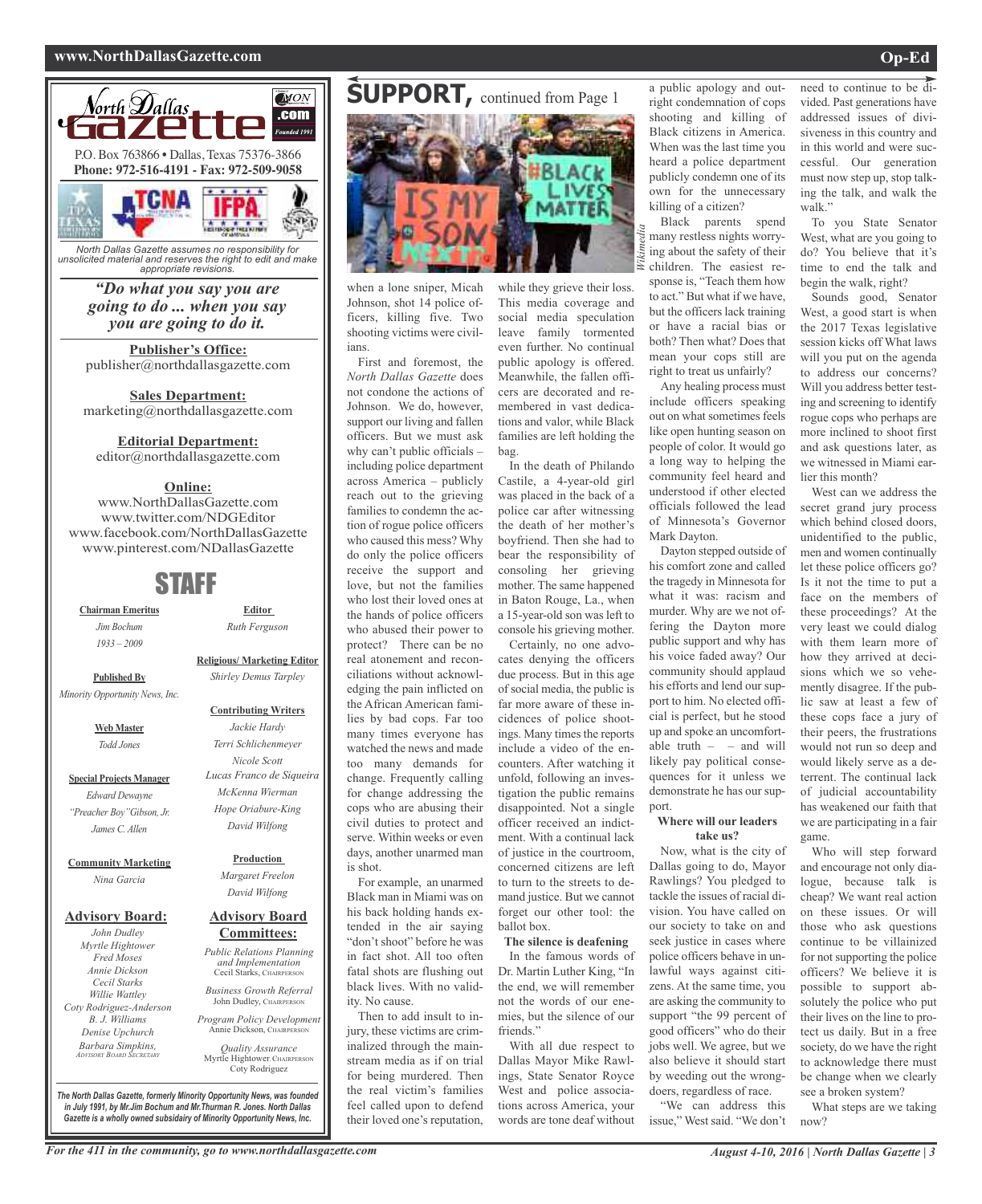#### **Health www.NorthDallasGazette.com**

## **Medicaid will pay for mosquito repellent to fight Zika**

AUSTIN – Texas Medicaid will cover the cost of mosquito repellent for women who are between the ages of 10 and 45 or pregnant, HHS Executive Commissioner Charles Smith announced this week.

The decision is in response to the possibility of local transmission of the Zika virus, which is spread primarily by mosquito bite. Zika can cause severe birth defects in unborn children whose mothers are infected while pregnant.

"The best way to protect

yourself from Zika is by avoiding mosquito bites," Smith said. "There is currently no vaccine to prevent the disease or drug to treat it, making it essential that people use mosquito repellent to protect women and unborn babies."

To be covered, a doctor must prescribe the repellent and the client must pick it up at a pharmacy. Clients can present their Medicaid prescription card just like they would with any prescription.

Women in the following

programs are covered: Medicaid, CHIP, CHIP-Perinate, Healthy Texas Women, Family Planning.

Eligible women can get up to two cans per month through Oct. 31. Patients can call doctors to ask for a prescription, and the doctors may call it in to a pharmacy. Office visits should only be required if there is a medical necessity. All the protocols and procedures are expected to be in place to allow clients to begin picking up the repellent on Aug. 9.

HHSC has previously determined the following Zika-related items are covered under current Texas Medicaid benefits: Family planning services, Contraceptives, Diagnostic testing, Targeted case management, Physical therapy, Long term services and support, Acetometophin and oral electrolytes for Zika symptoms, Potential coverage for additional ultrasounds for pregnant women.

For more information about the Zika virus, visit TexasZika.org.



### Hospital and an associate **Omega-3 fatty acids from fish oil, may aid healing after heart attack**

Giving heart attack patients a high dose of omega-3 fatty acids from fish oil, daily for six months after a heart attack improved the function of the heart and reduced scarring in the undamaged muscle, according to new research in the American Heart Association's journal Circulation.

The heart's shape and function can be altered after a heart attack, a condition known as post-heart attack remodeling and it is linked with poor patient outcomes and could lead to heart failure. Therapies that can improve healing of the heart or prevent adverse remodeling, remain

scarce.

A previous study found that omega-3 fatty acids from fish oil were associated with improved survival for heart attack patients, but the role of omega-3 fatty acids in improving the structure and tissue of the heart in patients receiving current guideline-based therapy after a heart attack was unknown.

In the new OMEGA-RE-MODEL randomized clinical trial, researchers found compared to those taking a placebo, patients taking a dose of 4 grams of omega-3 fatty acids daily for six months:

• experienced a 5.8 per-

**Stay cool in summer and avoid**

**costly AC break-downs**

cent reduction in left ventricular end-systolic volume index: a clinical marker that can predict patient outcome after a heart attack; and

• had a 5.6 percent reduction in a measurement of scarred connective tissue (fibrosis) formation in the non-damaged heart muscle.

"Heart failure is still a major problem after a heart attack despite all the therapy we have and the advances in interventional care," said Raymond Y. Kwong, M.D., M.P.H., senior author of the study and director of Cardiac Magnetic Resonance Imaging, Brigham and Women's

professor of medicine at Harvard Medical School in Boston, Massachusetts. "Our findings show that omega-3 fatty acids are a safe and effective treatment in improving cardiac remodeling, so it may be promising in reducing the incidence of heart failure

or death, which are still major healthcare burdens to patients who suffer a heart attack."

Researchers said these results suggests that omega-3 fatty acids allow the heart to contract better, and also reduces the fibrosis in the region that is not damaged.

The researchers also observed a reduction in biomarkers for inflammation, suggesting that omega-3 fatty acids have some antiinflammatory properties.

The study involved 360 heart attack survivors, half were given a high dose

#### See HEART, Page 5

### **NORTHWOOD UNIVERSITY Adult Degree Program**

## **Enrolling Now, Fall 2016**

- . Bachelor's degrees designed to fit your busy lifestyle.
- · Eight-week courses offered evening, weekend and online.
- \* Ask about our work life learning experience.
- . Transfer up to 92 credits.
- . Military friendly and Yellow Ribbon Program participant.



Dallas summers are like grueling marathons for your air conditioner: They're always running. Of course, this increases your utility bills (that's a colossal understatement). But it also increases the chances that your A/C will break down costing you time, money and most importantly your safety. A recent study by wallet.com revealed that 40% of American's household budget is spent on energy bills, the peak season is summer.

• Check the drain line (unless you like floods in your home)

• Visual Available : One cup of this will keep your AC running for under a \$1.00

• Change your air filter (how this causes major issues)

• Visual Available: Show the best & worst type of filter to use

• Clean the air conditioner's outside unit (4X4X4 space all around the unit)

• Visual Available: Foliage that is good & bad

When it Overheats Air conditioners can also overheat. When they do, they usually trip the circuit breaker. But many homeowners will just flip the circuit switch back on without another thought.

Big mistake! The circuit breaker's job is to protect your home and appliances by shutting off the flow of electricity when the current flow gets too high. If it keeps tripping, it's usually due to other problems and there are safeties in place to shut the compressor down independent of the circuit breaker. Otherwise you could cause your air conditioner to break down from constantly overheating.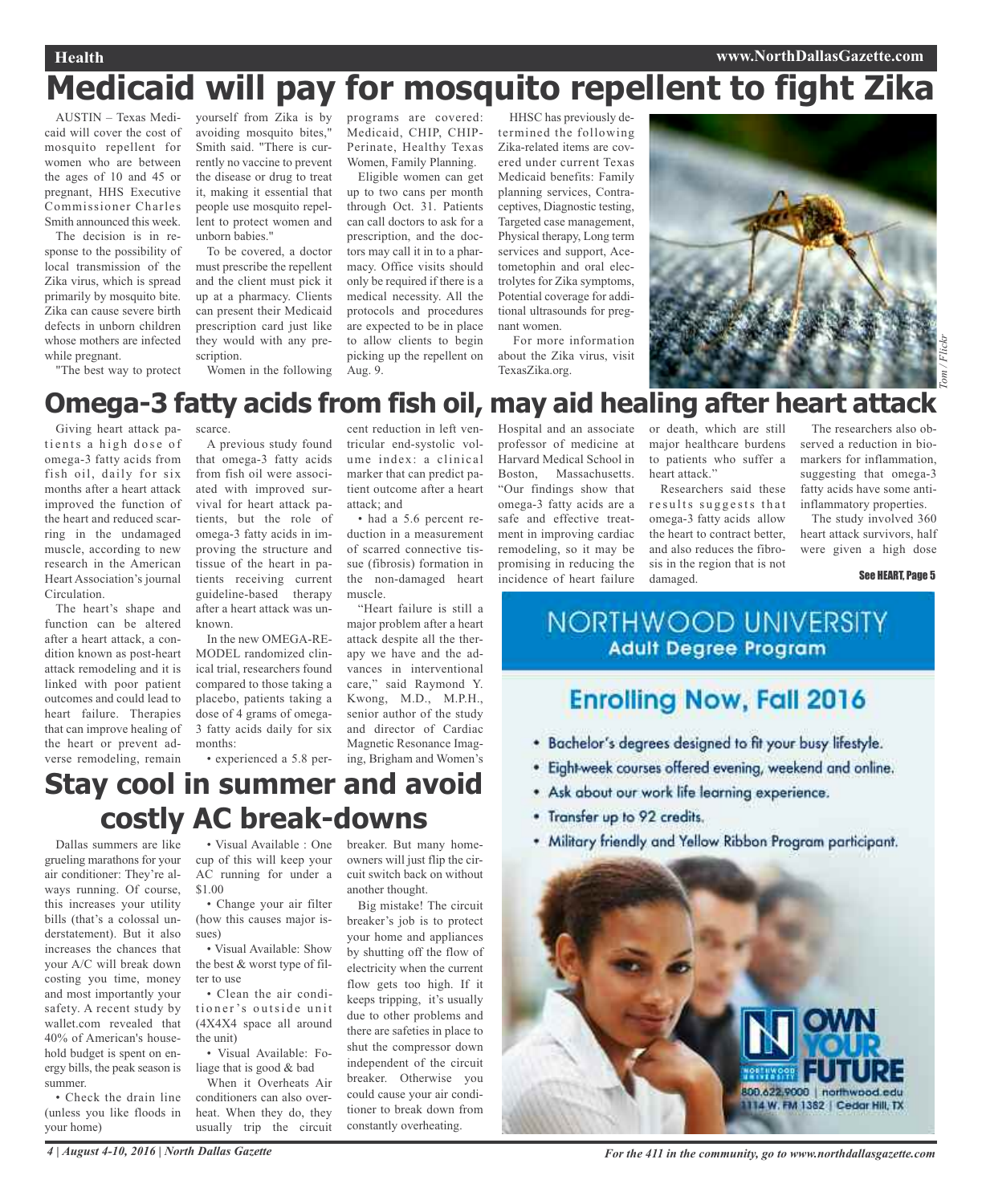### **Youth groups from Dallas alumni chapters of Phi Beta Sigma and Zeta Phi Beta hosting joint youth open house**

Calling all Dallas area youth. Mark your calendars!

The Zeta Phi Beta Sorority, Inc. Kappa Zeta Chapter's youth groups (Pearlettes ages 4-8 years old, Amicettes 9 to 13, and Archonettes ages 14-18) will partner with Phi Beta Sigma Fraternity, Inc. Theta Mu Sigma Chapter's Sigma Beta Club (Ages 8-18) will host their annual Joint Youth Open House on Saturday August 27, at 10:30 a.m. at the Lakewest Family YMCA located at 3737 Goldman St., Dallas, Texas 75212.

The mission of the Zeta Youth Auxiliaries is to help young females grow culturally, socially and educationally by providing a carefully designed program of activities, aimed to enhance the mind, body, and spirit as they work within their various communities to help others.

Sigma Beta Clubs offer unique opportunities to exemplify wholesome values, leadership skills, educational enhancement, business training and development, and social and cultural awareness to male youths at a most critical stage in their personal development. Members learn

to serve the people of this local community and share with them the love and heart of Jesus through the simple act of giving back. "We are not asking for anything from anyone, but ready to just reach out to

P. McConnell, Ph.D.; William Harris, Ph.D.; Elliott M. Antman, M.D.; and Michael Jerosch-Herold, Ph.D. Author disclosures are on the manu-

The National Heart, Lung, and Blood Institute

funded this study.

the importance of serving others and establish lifelong friendships as well as meaningful relationships

To RSVP for this event visit: https://2016dallasyouthopenhouse.eventbrite.c om. Please email for questions or more information: • timothychrischeryl-

@sbcglobal.net – Sigma Beta Club

• 3rdanti@kappazpb.org – Kappa Zeta Youth Groups



## **Antioch Christian Church to host its annual Community Fest and Special Back To School Bash**

Christian Church will hosts its Community Fest 2016, Saturday, August 13, 2016, from 10 a.m. to 2 p.m.

This day of celebration is designed as an outreach effort to serve all residents of the DFW Metroplex. The day activities will feature Live Christian music, bounce house fun, free food, free clothing give-

IRVING - Antioch aways, summertime cool treats, and more.

> This year's event will feature a special Back To School Bash that will include face paintings, balloon fun, and a Special School uniform giveaway including school backpacks.

> Norris McGill, Senior Pastor of Antioch Christian Church said, "The mission

## **HEART,** continued from Page <sup>4</sup>

omega-3 fatty acids and half placebo, beginning within a month of the heart attack. Because the study participants were given high doses of omega-3s in addition to their other medications, patients were under a physician's care and observed for any potential adverse outcomes by study authors throughout the study.

The treatment was found to be safe and effective. Both groups received treatment based on guidelines issued by the American College of Cardiology Foundation and the American Heart Association. Blood tests were used to confirm that patients in the omega-3 fatty acids group were taking the treatment.

Co-authors are Bobak Heydari, M.D., M.P.H.; Shuaib Abdullah, M.D.; James V. Pottala, Ph.D.; Ravi Shah, M.D.; Siddique Abbasi, M.D.; Damien Mandry, M.D., Ph.D.; Sanjeev A. Francis, M.D.; Heidi Lumish, B.S.; Brian B. Ghoshhajra, M.D.; Udo Hoffman, M.D.; Evan Appelbaum, M.D.; Jiazhuo H. Feng, B.S.; Ron Blankstein, M.D.; Michael Steigner, M.D.; Joseph

## **TISEO PAVING COMPANY** 419 E. Hwy. 80, Mesquite, TX 75150 Tel: (972) 289-0723 Fax (972) 216-5637 www.tiseopaving.com Performing Concrete Street Paving in the Metroplex Area

script.

We Accept Subcontracting Bids For All Public Works Projects in the Dallas Area. We Are Accepting Applications for Concrete Mixer Drivers and Heavy Equipment Mechanics

**Equal Opportunity Employer** 

statement of our church is building people to reflect Jesus. Jesus is our ultimate example of caring for others. It is my heart's desire help those that may need a helping hand. All items are being distributed for free!" Since its inception, The

Annual Community Fest has served persons from all ethnic, socio-economic and religious backgrounds. Community resources from various agencies will join us to offer valuable information and services including blood pressure screenings, The Texas Workforce Commission, mental health awareness information, the Irving Independent School District, the local Fire and Police Departments and more.

"Community Fest 2016 will be an experience of

FREE family fun for everyone. This event is open to the city of Irving and the entire DFW Metroplex Community.

For more information about Community Fest 2016 and our church, visit our website at www.antiochchurchfamily.org. or call 970-756-0010.



# **EVERY ONE IS IMPORTANT.**

You can help keep your child healthy with regular checkups and vaccines. Every one is important. And they're free with Children's Medicaid.

Your child will also get other health benefits like free prescription drugs, dental care, eye exams, and glasses. Even rides to and from the doctor or dentist's office. Call today or visit our website to apply.

www.CHIPmedicaid.org 1-877-KIDS-NOW



CHILDREN WITH MEDICAIN CAN GET FREE RIDES TO THE DOCTOR DR DENTIST'S DEFICE. CALL 1-877-MED-TRIP TO LEARN MORE.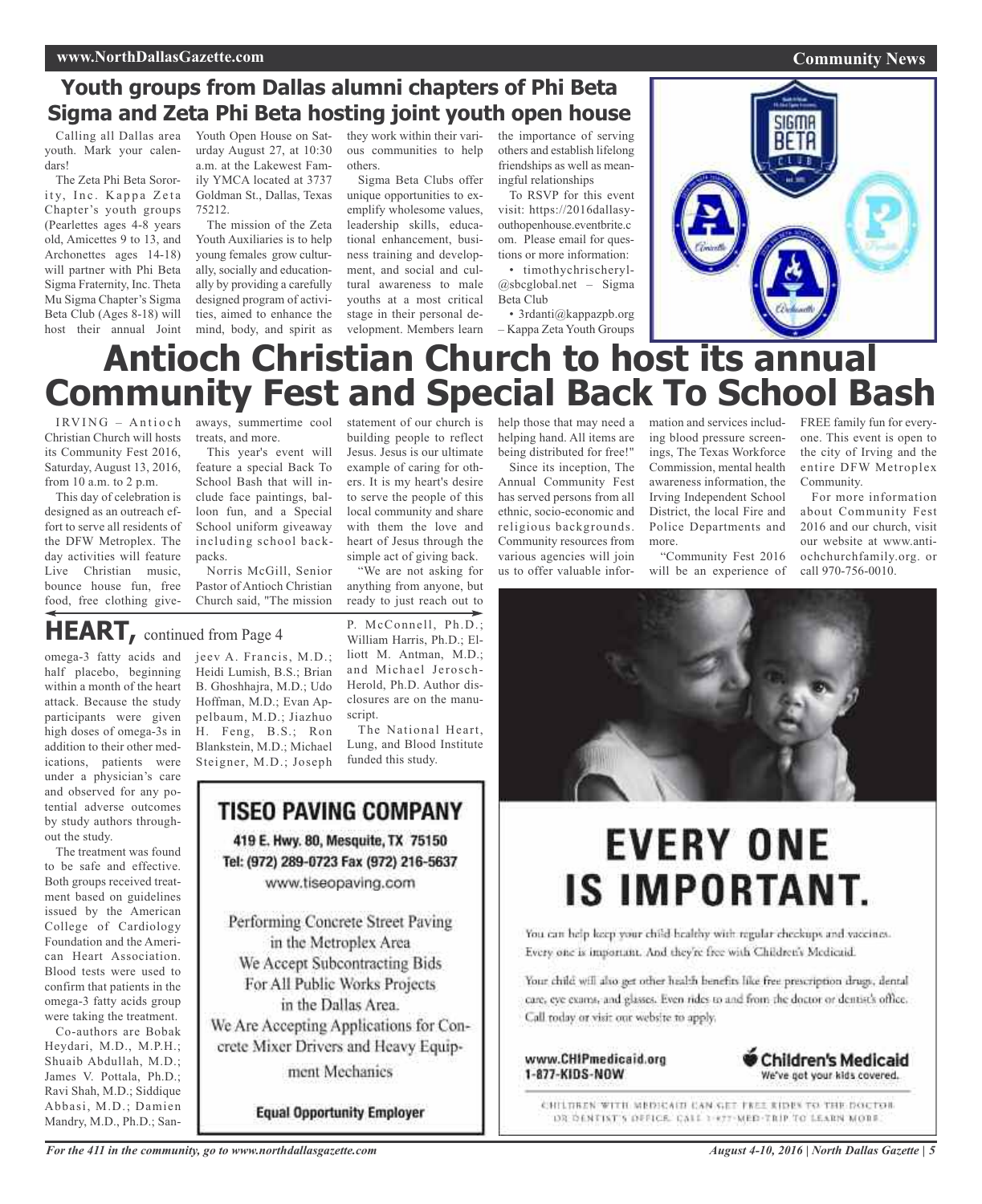#### **Education www.NorthDallasGazette.com**

## **Booker T. Washington High string quartet to join the pros for Aug. 2 performance**

When the touring show "Beatles vs. Stones – A Musical Shoot Out" comes to the Arlington Music Hall at 7:30 p.m. on Aug. 2, the Booker T. Washington High School for the Performing and Visual Arts String Quartet will join the professional musicians on stage to add some orchestral texture to the evening.

The show pits Rolling Stones tribute band Jumping Jack Flash against rival Brit boys Abbey Road in an all-out musical showdown for rock dominance. The string quartet will perform seven songs with the bands.

Booker T. Washington High students Messiah Ahmed (Violin I), Diana Zavala (Violin II), Damian Garcia (Cello) and Molly Martinez (Viola) will join the bands for the songs "Eleanor Rigby," "Yester-

day," "A Day in the Life," "Hello Goodbye,""Hey Jude," "As Tears Go By," and "Ruby Tuesday."

In addition to performing with the school's Varsity String Orchestra, all quartet members play with the Dallas Symphony Young Strings Program and the Dallas Regional All-Honors Orchestra. The young musicians have received consistently superior ratings at the

state level of solo and ensemble competitions.

The producers of "Beatles vs. Stones" approached Booker T. Washington High Director of Orchestras Michael Jacko looking for a talented ensemble which could hold their own with a rock band in front of an audience. The show commonly uses a local quartet to augment the production while on tour.



*The Booker T. Washington High School for the Performing and Visual Arts String Quartet from left, Damian Garcia, Diana Zavala, Molly Martinez and Messiah Ahmed. Photo courtesy of Michael Jacko.*

## **Richland resurrects wrestling program after decades-long hiatus**

After a three-decade absence, Richland College will revive its wrestling program in the fall of 2016. As a result, Richland will become the only two-year college offering a wrestling program in Texas and, for the first time, also will include a women's team.

#### **An opportunity for high school wrestlers and women**

"We're one of only three two-year schools in the Southwest region with a wrestling program," said Bill Neal, physical education faculty member and wrestling coach at Richland. "A lot of kids in this area can't afford to go to a fouryear school and don't have the grades to go to a university, so we're an option for them which they didn't have before."

Wrestling has experienced a revival at the high school level, and those student-athletes are looking for colleges were they can compete. Neal pointed out that 21 schools in the Dallas Independent School District have wrestling programs; most of them have girls' teams, too. More than 11,000 boys and 4,000 girls wrestle in Texas High schools.

"In the past, I had to recruit kids from El Paso, Oklahoma City and Baton Rouge," he added. "Restarting the program here was a no-brainer. These kids had no place to go, so we cranked up the program again."

According to Neal, about

32 institutions in the U.S. have women's wrestling programs. Neal said before the pro-

gram was resurrected that he organized a wrestling club called "Wounded Ducks" (the school's official mascot is the Thunderduck), and kids were able to compete in tournaments as individuals. Three women were club members, and at least one is coming back in the fall.

"The women wrestlers were older. They wanted to get into it because it helped their martial arts. Most of them are mixed martial arts,



and wrestling helped their leg take-downs and that sort of thing. I hope to get more enough, they could go to the

girls into the program," Neal stated. "If they're good

#### Olympic Training Center." **Olympic dreams**

Dustin Basham, a sophomore who is studying kinesiology, said he plans to train with Neal at Richland for as long as he can, but his dream isto go to Olympic trials and represent the United States in the future. "Once I get to that point, I want to go into coaching," he said.

The 19-year old coaches

"Team Punisher," a squad of wrestlers ages 4 to 16 years in a Dallas-area wrestling club. "I just love the opportunity to teach kids. I feel like I've learned from them, and I feel like I can share my knowledge with kids and hope to motivate them to get to higher levels than I did. That's my whole goal: to see

See RICHLAND, Page 11



A successful asphalt company in the Mid-cities area has openings for:

#### **Truck driver with a CDL**

- Current CDL and endorsements.
- 1+ years of verifiable experience.
- Satisfactory driving record for the last 3 years
- (determined by Company driving standards).
- Must pass pre-employment drug screen and DOT physical.
- Must speak and write in English.
- Must be able to work extended hours, including weekends.
- Must be able to legally work in the United States.

#### **Labor and Equipment operators: Asphalt and Stabilization crews**

- Must pass pre-employment drug screen and physical.
- Must speak and write in English.
- Must be able to work extended hours, including weekends.
- Must be able to legally work in the United States

Come talk to us and see what we have to offer! **(817) 267-3131**

Monte or apply in person: Reynolds Asphalt 8713 Airport Freeway, Suite 100, North Richland Hills, Texas, 76180 **EEO**

### **Explore Technology at El** Centro College! Whether you're an



experienced computer professional, or a newcomer looking to break into the field, El Centro College will help you reach your goals. Our computer technology programs offer several career paths and opportunities.

Get your career in technology started today and pursue your passion by learning more at El Centro. Registration for Summer and Fall is under way now for these IT programs:

- · Internet Development Technologies
- Networking/Security
- · PC Support
- · Programming/Database



For more information, email careerandtech@dcccd.edu

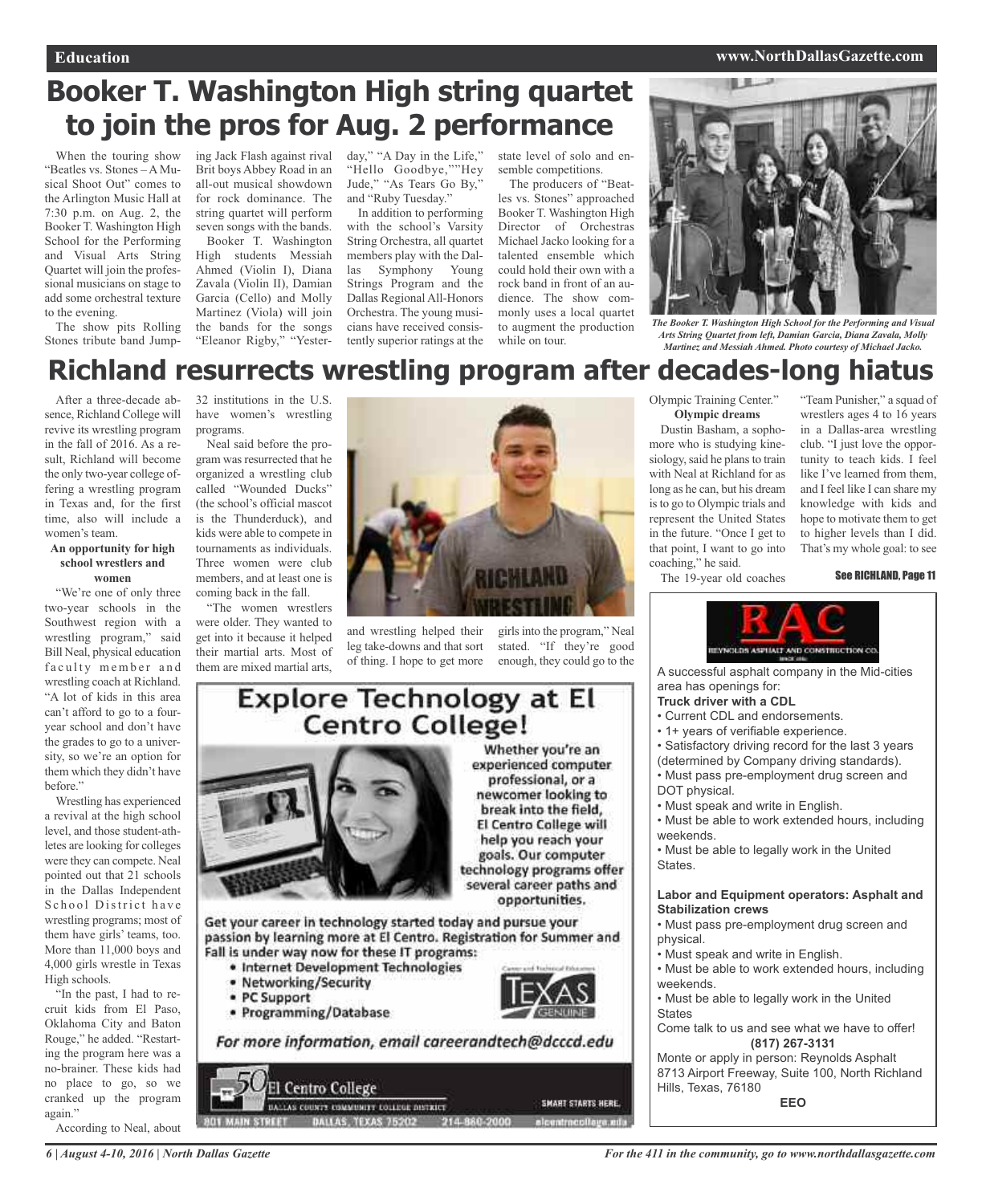## **North Campion Trail reopens in Irving for residents, visitors use**

Irving Parks and Recreation Department wants to welcome back joggers, cyclists and nature lovers to the northern section of Campion Trail.

The Army Corps of Engineers announced in late July it is limiting floodwater releases into the Trinity River. For months, these releases from Lakes Lewisville and Grapevine into the Elm Fork of the Trinity River created varying levels of flooding along north Campion Trail. The Corps' new lower-level releases allowed the City of Irving to reopen portions of the trail quickly once the areas were cleaned.

However, the intermittent heavy flooding caused infrastructure damage, and some sections of Campion



Trail will remain closed at this time. Park patrons should be aware that some damaged sections and amenities are not yet safe for use. These areas have been isolated, and signs are posted to warn visitors to keep out.

Trail sections that will remain closed until repairs are completed include:

**Sam Houston Trail:** A

**Irving hosts second annual Play Ball Event**

500-foot section of the trail collapsed when a retaining wall succumbed to flood waters. Safe portions of Sam Houston Trail have been opened. See Map

**T.W. Richardson, Bird's Fort, California Crossing and Spring Trail parks:** A number of river overlooks and nature trails were subjected to repeated flooding, which eroded the Trinity

Where: Northwest Park Recreation Center, 2800 Cheyenne St., (972) 721-

#### River banks and caused substantial damage and/or unsafe conditions at these locations.

**T. W. Richardson Park:** The canoe launch remains closed to the public. See Man

**Bird's Fort Park:**A damaged sewer line at the park has not been accessible until now to facilitate repairs. Until further notice, this section will remain closed. Parks crews continue to clean the trail, facilities and

other infrastructure as waters continue to recede and more sections dry out. These areas will open for recreational enjoyment as soon as possible. Visitors are advised to pay close attention to posted signage.

INJURED IN AN ACCIDENT

Let Us Get You The Help & Money You Deserve

Prizes & Giveaways!

Auto Accidents 18 Wheeler Wrecks Slip & Fall

(214) 749-0040



We Also Handle Criminal Defense & Wills and Probate

**Gina Smith & Associates** 2141749-0040

Free Parsonol Injury Consultation

Residents are invited to cheer on Irving's young baseball stars 10 to 11:30 a.m. Aug. 5 during the Second Annual Mayor's Play Ball: Whiffle Ball Game at Northwest Park Recreation Center, 2800 Cheyenne St.

Irving Parks and Recreation campers, ages 5 to 12 years old, will be learning the rules of baseball and playing catch with police officers and recreation center staffers. The event also will feature several guest speakers who will talk about the importance of fitness, teamwork and leadership. 2529

When: 10 - 11:30 a.m., Aug. 5



## **Plano ArtFest set to debut in September**

The Art Centre Theatre is pleased to partner with The Plano Arts Coalition and The Historic Downtown Plano Association to announce Plano Artfest, the newest event coming to the Arts District, in Plano.

On Saturday, Sept. 17, 2016, they, along with other area organizations will present the Plano Art Fest. The festival is a free community event for families and art lovers of all types.

Come between 10 a.m. and 11 a.m. to see excerpts from ACT's presentation the Tony Award Winning Musical "In The Heights" brought to you by the Art Centre Theatre.

All the events of Artfest week will lead up to the

one-day festival held from 10 a.m. to 6 p.m. in the new McCall Plaza.

Food trucks will be on site and beer and wine available for purchase in McCall Plaza next to Artist Village. Festival attendees can also experience any of the award-winning restaurants in the Historic Downtown Arts District.

Local artists and vendors are encouraged to participate in the festival either with a booth reservation in Artist Village or booking a performance timeslot for the McCall stage. All interested artists and groups can fill out the online artist vendor application located on the event's website.

your mark We are Hiring at **The Kraft Heinz Company** Garland

**Proud Makers of Famous Kraft Heinz Brands** 

> 2340 Forest Lane Garland, Texas 75042 Apply Today

www.kraftheinzcompany.com



Win Free NDG **Tube Subscribers** 

Be among the first 100 NDG YouTube subscribers and win prizes & giveaways to the hottest concerts and events in the DFW area.



Search for and subscribe to the North Dallas Gazette **Channel on YouTube** 



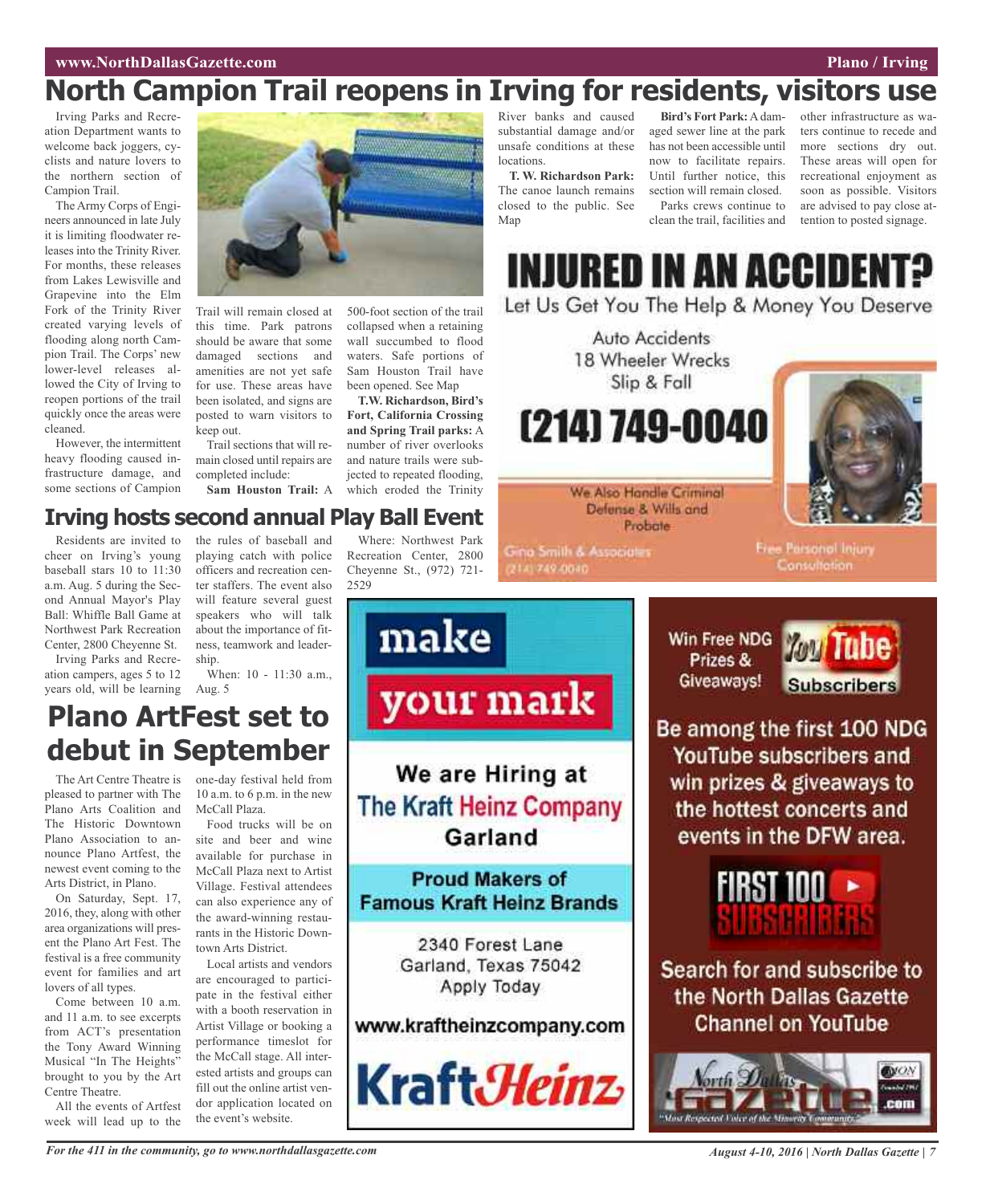#### **Community Briefs**

#### **FORT WORTH Volunteers sought for Special Olympics**

Special Olympics Texas – Greater Fort Worth Area is hosting its annual Bocce Competition for more than 200 local athletes on Saturday, Aug. 6 at Stampede Sports Arena, an indoor facility in Southlake, from 8:15 a.m. – 5:00 p.m. Approximately 95 volunteers are needed to assist with various duties during the event, including scorekeeping, measuring ball distance, escorting athletes and presenting awards. Prior experience is not required. Those able to volunteer can sign up for a shift here: https://goo.gl/P4JwzQ. Lunch will be provided for individuals volunteering all day.

For more details about this event, please call Dalton Hill at 817-332-3433.

#### **GARLAND Remington offers free cuts for kids**

Students may not be ready for summer to end, but at least they can head back to school looking and feeling their best, thanks to Remington College's Cuts for Kids program.

Throughout the month of August, Remington College is again providing free back-to-school haircuts for students 17 and under. Cuts for Kids allows parents to save some money on the cost of getting kids ready to go back to school, and students in the Remington College cosmetology program get real-world, hands-on experience with actual



*Volunteers are desperately needed for the Special Olympics Bocce competition on Aug. 6.*

cation.

Remington College has provided more than 15,000 free back-toschool haircuts through its Cuts for Kids program.

Here's how to participate at Remington College Dallas Campus:

Dates: Tuesday, Aug. 2 - Wednesday, Aug. 31

To schedule an appointment: Call The Salon at Remington at 972-698- 3890.Walk-ins are also welcome.

Hours: Tuesday - Saturday, 10 a.m. - 1 p.m.

Address: 1640 Eastgate Dr. in Garland.

Parents can also get a free salon service during Cuts for Kids; anyone who brings in a donation of school supplies - pens, pencils, notebooks, etc. can get a free haircut, manicure, or pedicure for themselves. All the school supplies collected will be given to local schools for students in need.

All Cuts for Kids haircuts will be provided by students and instructors in the Remington College's Cosmetology Diploma program. The program teaches students the art of hair, skin and nail care through traditional classroom instruction and

clients as part of their edu-hands-on training in The Salon at Remington, which allows students to work with real clients.

> For more on the Remington College Cosmetology Program, visit remingtoncosmo.com or call 1-800-448-6405.

#### **LEWISVILLE WBC hosts sixth annual charity golf tournament**

Westside, the Greater Works Church and Older Wiser Leaders Ministry (OWL) of Lewisville invite golfers to the Sixth Annual Charity Golf Tournament benefiting the Aubree Butts Leadership Memorial Scholarship. The tournament will be held Saturday, September 24, 2016 at the Riverchase Golf Course – 700 Riverchase Drive-Coppell, Texas.

Shotgun scramble time is 8 a.m. The registration fee is \$85 per player and due by September 18, 2016. Registration fee includes the green fee for 18 holes of golf, a cart and range balls. An Award and Recognition Luncheon will be held when players finish their round of golf. A Silent Auction and Raffle will be held during the luncheon.

Trophies will be awarded for the longest drive, straightest drive and closest to the pin. 1st, 2nd and 3rd place trophies will be awarded to teams based on the lowest handicap scores.

Golfers, sponsors, and donors may register and pay online atwww.wbcchurch.org

For more information and reservations, please contact Al Duncan at Alduncan1@aol.com or  $(214)$  763-7356.

## **Mayor's Back to School Fair returns to Fair Park for 20th year**

Celebrating its 20th anniversary, Dallas Mayor Mike Rawlings will host the Mayor's Back to School Fair on Friday (Aug. 5) from 8 a.m. to 2 p.m. at the Automobile and Centennial buildings at Fair Park.

numerous dignitaries and sponsors will participate in opening ceremonies at 7:35 a.m. at the main stage outside the Centennial Building.

The Skyline High School drum line and the Woodrow Wilson Sweetheart Drill Team will perform beginning at 7:15 a.m. Other prefair entertainment will include GoNoodle and Jill Beam leading exercise activities.

The Mayor's Back To School Fair is a one-stop shop event for Dallas families complete with free health, dental and vision screenings; immunizations; haircuts; school supplies (for qualifying participants) and more. Educational information and services, in English and Spanish, will be offered at dozens of community resource booths on

topics such as crime prevention, fire safety, parenting, health, nutrition and more. Dallas ISD staff will answer questions and distribute information on magnet schools, psychological and social services, family literacy and college-readiness programs. New this year, Pre-K through elementaryage students will receive colorful backpacks in addition to school supplies.

Focusing on helping students with many of their

See FAIR, Page 12



**DART**able) STAYCATIONS

Staying home this Summer but still want to have big fun? DART has you covered. Check out our DARTable Staycations for adventures the whole family will enjoy. From entertainment to dining, these local hidden gems have a little something for everyone to enjoy. And the best part? It's all DARTable!



**DART.ORG/dartable** 



*The Remington College Cosmetology Prpgram will be offering free haircuts for kids in Garland.*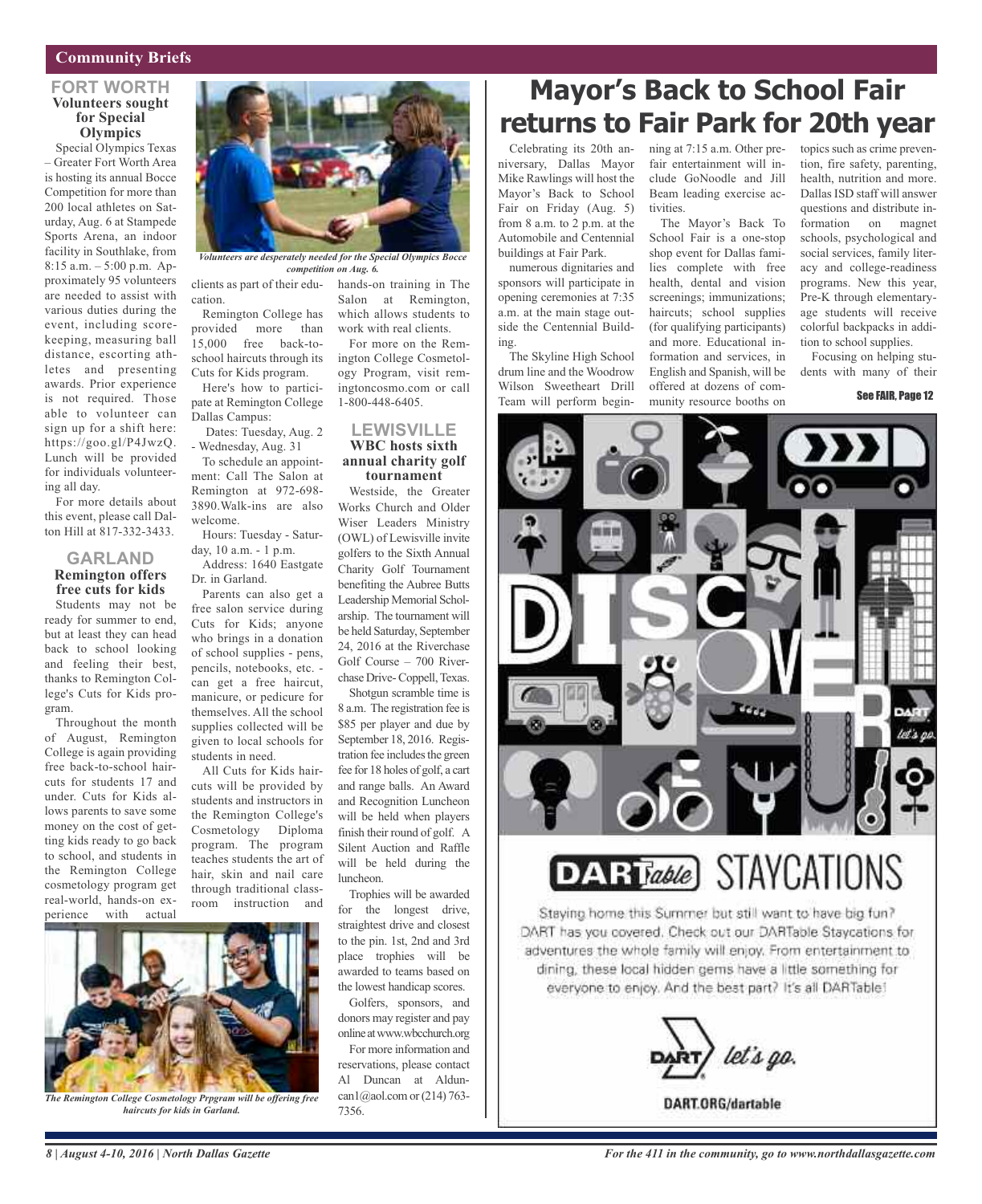## **UniverSoul Circus set to play Dallas at SW Center Mall**

A big top spectacle of global proportions, the 2016 production of UniverSoul Circus takes fans of all ages on an unforgettable journey of light, sound and soul.

Get ready for electrifying, edge-of- your-seat performances. Hailed as the most interactive circus in the world, UniverSoul Circus opens in Dallas at Southwest Center Mall, August 16-21, 2016. Tickets went on sale July 8 via Ticketmaster.com or 1-800-745- 3000.

As has become its trademark after 23 years, UniverSoul Circus will present a multicultural/multinational cast of rock-star performers in 2016. Only under the UniverSoul Circus one ring big top will you be lucky enough to witness the Comedy Dog Act from Chile, Aerial Duet from Colombia, Pagoda Bowl Acrobats from China, Airborne Motorcycles from California, Caribbean Dance and Limbo from Trinidad and Tobago, Russian Bar from Cuba, Contortionists from Ethiopia, Magical Tigers and disco dancing Elephants from the United States.



"Just like the circular ring in which it sits, UniverSoul celebrates cultures from around the world and brings them together under the big top," said Founder and CEO Cedric Walker.

"At this time in our history we need to come together, to embrace and learn from each other. I believe the circus naturally brings people together. In 23 years

of searching for talent, I have journeyed to every continent to find a multicultural, multinational mix of talent to showcase."

Leading the charge this year as Ringmaster for UniverSoul Circus is the multitalented Lucky Malatsi of Johannesburg, South Africa. Lucky, 27, has been performing in front of an audience for 23 years. In 1999,

while performing in South Africa, Lucky caught the attention of Cedric Walker.

By 2000, at the age of 10, he was performing a popular duo contortionist act for UniverSoul. Married with two young kids growing up in the back lot, Lucky brings new meaning to the term, multi-talented. He has been an acrobatic hip hop dancer, acrobat, contortionist, trapeze artist, teeterboard flyer, trampoline artist and an acrobaticdunking whiz kid with basketballs.

The circus in its current form is the result of more than two decades of innovation and improvement.

The first UniverSoul Circus show took place in 1994 in the parking lot of the old

Fulton County Stadium in Atlanta. From the very beginning, the circus received rave reviews from critics and fans alike.

The *Atlanta Journal Constitution* dubbed it "Cirque du Soul," when it debuted. Circus Report, a trade weekly, called it "a masterpiece of production, staging and promotion."

The overwhelmingly positive initial response inspired Walker push forward and to turn his dream of running away with the circus into reality.

Southwest Center Mall is located at 3662 West Camp Wisdom Road, Dallas, TX 75237.

Visit www.universoulcircus.com for more info, show times, and schedules.

## **This Weekend in Dallas: Dress up and fan out**

By McKenna Wierman *NDG* Special Contributor

We've all got the secretly slightly-embarrassing thing we are crazy fans of. Some people are totally obsessed with Batman, others know the name of every single Pokemon. For me, a childhood fear of Harley Quinn developed into a fascination with the character. And I'm HUGE fan of Hayao Miyazaki, a.k.a., one of Japan's greatest animation directors of all time.

This weekend, embrace your inner nerd. Whether you're just a casual fan of comic books, or you know enough about your favorite super hero you should have a PhD. in Marvel, this is the weekend to be free. Time to ditch your work clothes and bust out your super hero cape! This weekend in Dallas embrace your inner fan and geek out at one of these alternate universe inspired events happening around town.

**Friday – 7 p.m. – Midnight – Suicide Squad Release Party – AMC 16 Val-**



**ley View Mall** Suicide Squad is finally going to be released in the-

aters! Join other fans as they See FAN, Page 16

**North Dallas Gazette** The most popular source for entertainment events!

North Dailus Gazette is the fastest executive destination. for DFW events, with more than 45,000 monthly coline readership, 10,000 workly newspaper circulation, and 10.000 weekly acwaiciter readership! Pertner with North Dallas Gazetie, and let us get the word out about your upcoming event!





*Do you have an upcoming event? Contact NDG Entertainment at jbrewer@northdallasgazette.com*

*August 4-10, 2016 | North Dallas Gazette | 9*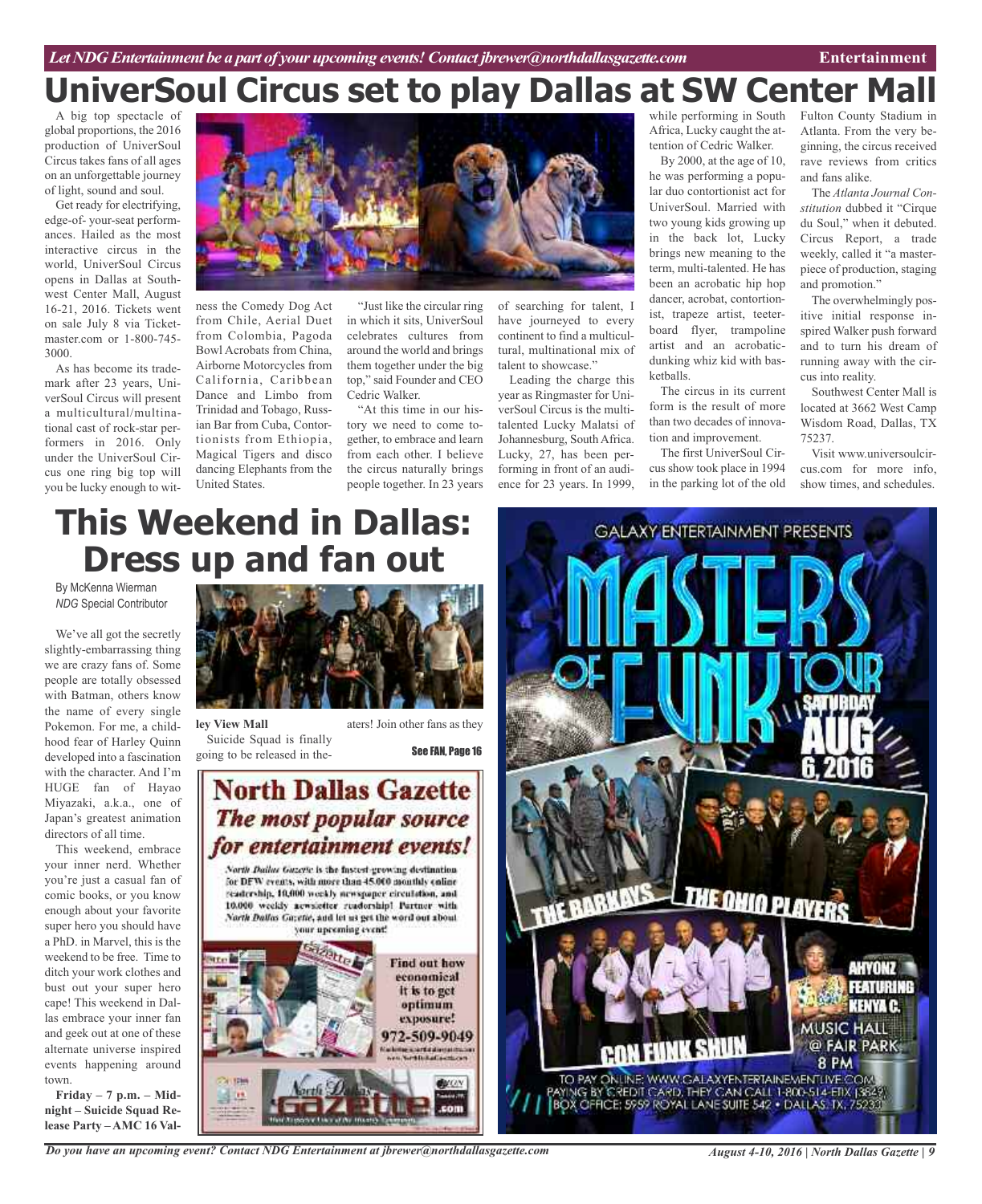# **Constellations coming to Dallas Theater Center**

Dallas Theater Center announced this week complete details for the mindbending love story, Constellations. Directed by Wendy Dann,Constellations will begin with a Pay-What-You-Can performance on Wednesday, Aug. 24 and will run through Sunday, Oct. 9. in the Dee and Charles Wyly Theatre Studio Theatre. Press Night will be Sunday, Sept. 4 at 7:30 p.m. Tickets to Constellations are on sale now at www.DallasTheater-Center.org and by phone at (214) 880-0202.

"I am thrilled to launch our new season with Constellations," said DTC Artistic Director Kevin Moriarty. "Constellations explores deep questions about love, time, our infi-



nite universe and how each choice we make in our daily lives, both large and small, sets off a chain reaction of events that ultimately determines our personal destiny. I'm immensely happy to welcome my dear friend and colleague, Wendy Dann, back to Dallas Theater Center to direct this beautiful, thoughtful and emotionally resonant play."

Written by Nick Payne, Constellations introduces audiences to a theoretical physicist and a beekeeper whose spellbinding, romantic journey breaks the boundaries of the spacetime continuum. Selected by the New York Times as one of the 10 best plays of 2015, Constellations will have the audience swimming in a sea of infinite possibilities with this

wildly entertaining, gripping drama that confronts the difference between choice and destiny.

"Constellations shows us two perspectives on time: the vast and the intimate, the universe and the hive, the cosmos and the bee," explained Dann. "In Constellations, these two perspectives and people collide, fall in love, divide, reunite, and marry in multiple universes. The smallest choice they make changes the outcome of the next minute, the next hour, and the rest of their relationship. If every encounter has millions of potential outcomes, this play asks: is there one outcome that is inevitable? One outcome we all share? And how do we use the time we have together before the inevitable happens?"

Starring in the two-person play is Diane and Hal Brierley Resident Acting Company member Alex Organ (Dreamgirls, All the Way, Sense and Sensibility) and Dallas-native Allison Pistorius (Sense and Sensibility, Clybourne Park).

Set in the round within the Studio Theatre, Constellations will come to life with set and lighting designer Steve TenEyck making his DTC debut alongside costume designer Melissa Panzarello and sound designer Ryan Rumery. Anne Schilling (Sense and Sensibility, Stagger Lee, Sherlock Holmes: The Final Adventure) returns to DTC as the dialect coach along with Laurel Whitsett (Clybourne Park) as the British Sign Language consultant.

DTC's Come Early sponsored by Wells Fargo will take place one hour before every performance and will be led by Organ. DTC's Stay Late will take place after each performance and will be led by Pistorius.





*NDG Entertainment Ticket Giveaway!!! Follow North Dallas Gazette on Facebook, Twitter and Instagram to keep up on all the latest!!!*

*10 | August 4-10, 2016 | North Dallas Gazette*

**Ticket Giveaway**

*Do you have an upcoming event? Contact NDG Entertainment at jbrewer@northdallasgazette.com*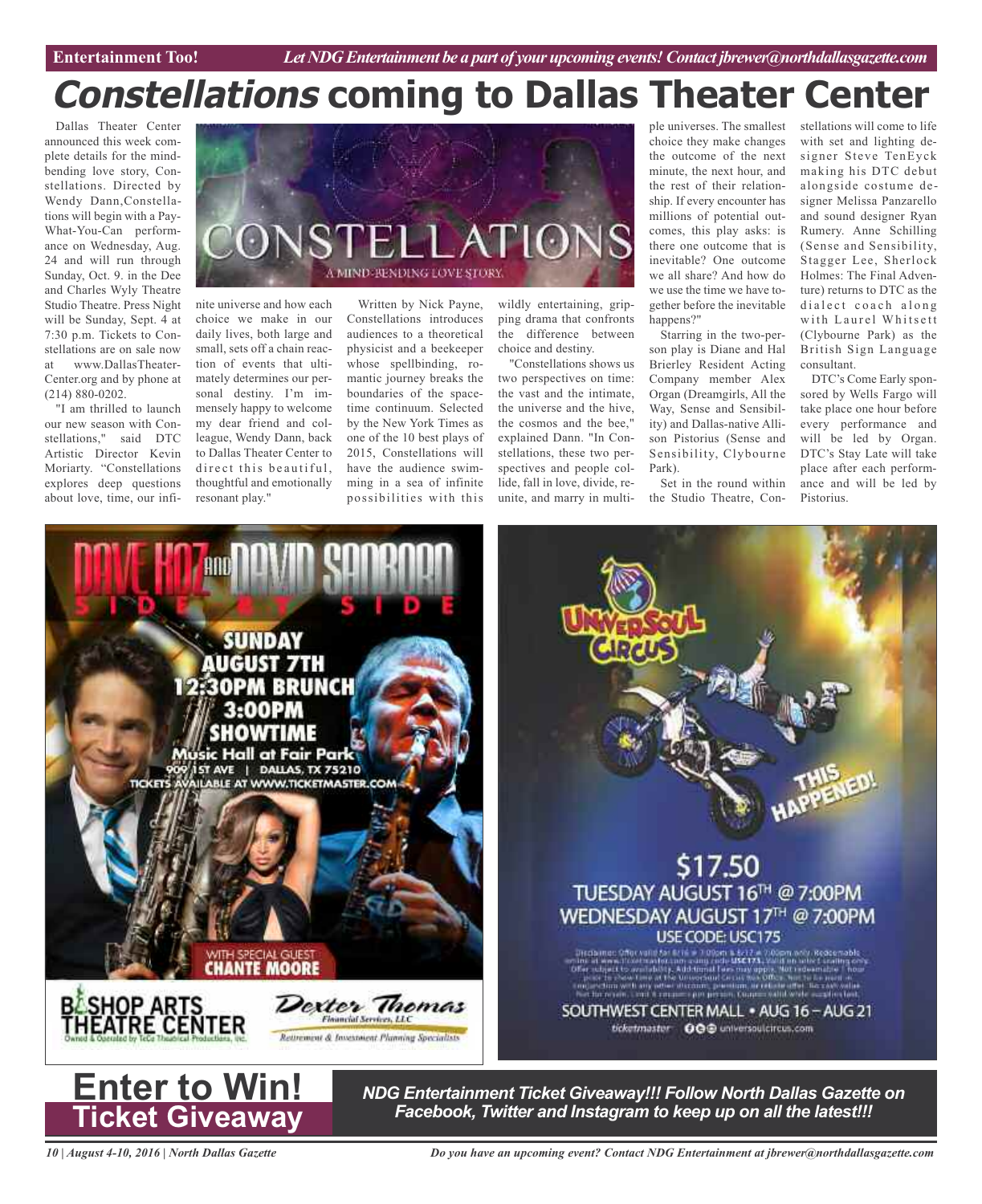#### **Marketplace**

## **Four things you should know before you sign that car loan**

By Charlene Crowell NNPA Wire Columnist

It's that time of year again when days are longer, temperatures are higher and auto dealers advertise some of the most tempting deals. And while there's nothing new about new car fever or the annual ad blitz, there's a good deal of news on how consumers are choosing and paying for their cars.

For example, new car sales increased more than 5 percent from a year ago. At the same time, the average credit score for a new car loan dropped to 710 and even lower to 645 for a used vehicle.

These data points pro-

vided by Experian, a major market intelligence firm, also recently reported that today the average monthly car payments are also at an all-time high: \$503 for a new car and \$376 for a used one. Car loan terms are also longer and the amounts financed are both larger too. On average, both new and used car loans are respectively 68 and 66 months. The average new car loan is now an all-time high at \$30,032.

"The continued rise in new vehicle costs have kept many consumers exploring options to keep their monthly payments affordable," said Melinda Zabritski, Experian's senior director of automotive finance. "As long as vehicle prices continue to rise, we can expect leasing rates to grow along with them."

Consumers short on savings for a down payment, but anxious for a new or nearly-new car may opt for a lease rather than a purchase – a very complex transaction with pitfalls of its own. During the first quarter of 2016, nearly a third of all new car transactions were leases.

For consumers, the really 'good deal' is tied not only to the cost of the car, but also to the terms of the sale as well. Sale or lease prices, interest rates, length and other items are also important to the art of 'the deal'.

other community colleges in

Recruiting has become easier because some students are just showing up at the college, according to Neal. "More and more just walk in the door," he added. "One of our kids comes all

the Southwest.

especially Blacks and Latinos – consistently try to negotiate a 'good car deal,' but often wind up paying more than others. The practice of car dealers adding extra interest to a car loan has a long history of discrimination that has led to a series of multimillion dollar settlements with finance arms of major auto manufacturers and other ones with banks.

often consumers of color –

Fortunately, the Consumer Financial Protection Bureau (CFPB) recently developed a series of consumer resources that can better inform those making decisions. Topics included in the series cover: how to plan for

the way from Rockwall and pays out-of-county tuition because he likes our program!"

For more information about the wrestling program at Richland, please email Bill Neal at BNeal@dcccd.edu.



### **We buy 1998-2006 Models**

- *• Must be in good running condition*
- *• Title must be free from liens*
- *• Easy steps to follow, hassle free selling processing. No ad posting, no games with dealership sales.*

*• Quick transaction, you get your cash fast. We pay you on the spot.*

**Call today for appointment at your location 1-972-432-5219 Leave message if no answer, someone will get back to you.**

Unfortunately, all too a purchase; loan options and how to better negotiate a car loan. A consumer guide available for download can also serve as a handy reference, providing greater detail on the process from determining how much to bor-

row to closing the sale.

Most importantly, CFPB provides specific steps to take before going to dealers. The CFPB strongly encourages consumers to get an

#### See CAR, Page 13



**No Matter How Small** 

Fax Information To: 972-509-9058 Call: 972-432-5219 (Leave Message)

**Email** inquiries1909@gmail.com



A TICKETSURANCE MEMBERSH P PLAN SUBSIDIZES THE COST OF FEES AND FINES RESULTING FROM AN ACCIDENTAL INFRACTION OF YOUR LOCAL OR STATE LAW

A TICKETSURANCE **PLAN CAN PROTECT** YOUR BUDGET FROM UNEXPECTED, **COVERED SITUATIONS** LIKE:



nen Ostleterer Oferhetentromene Oktoportuurren mile profitamienti al forma futbori vervicine il

### **RICHLAND,** continued from Page <sup>6</sup>

kids succeed," Basham said.

Basham had scholarship offers from several universities while he was in high school, and he is expecting more in the future, but he won't transfer until fall 2017. "I feel like my wrestling went from pretty good – I thought I was decent – to really confident in everything I do. Every time I step on the mat, I feel like I'm light years ahead of anyone I wrestle."

George Haskins, who went to high school with Basham, also would like to compete in the Olympic trials. He took a year off after high school, but he saw Basham at a tournament, and that got him interested in going to Richland. He said he has trained with wrestler Andre Metzger, who has won world championship medals and also has competed in Olympic trials.

"If I'm not able to be on Team USA, I'd like to be a science teacher and coach wrestling," Haskins said.

#### **Discipline, history ar important**

Neal said wrestling helps students outside of the gym as well. "Wrestling is a strong, disciplinary sport. Student-athletes are very disciplined in most cases because it takes a lot of work," he added. "Wrestling pro-

vides a good life lesson – that life's not always fair, but you can take that and learn from it."

"It disciplines you in your school work, and it keeps you on task. It's determination, basically. You have to be determined in wrestling, and you can transfer that to your school work," said John Paul Robledo, who just graduated from high school and will attend Richland this fall. Robledo, who is planning to study business, also practices jiu-jitsu, a type of martial art. Once he's finished with his business studies, he said he hopes to open his own gym and coach jiuitsu and wrestling.

Neal said Richland's teams of the 70s and 80s won multiple state collegiate championships, and they finished second twice. But the school had to drop the program in the mid-1980s because the team had to travel to Kansas nearly every weekend for competitions, and that was too much for the students.

Now, as the program returns, Richland's teams will have to compete against four-year schools in the Southwest, including the University of Texas at Austin, UT-Arlington, Texas A&M University, the University of North Texas and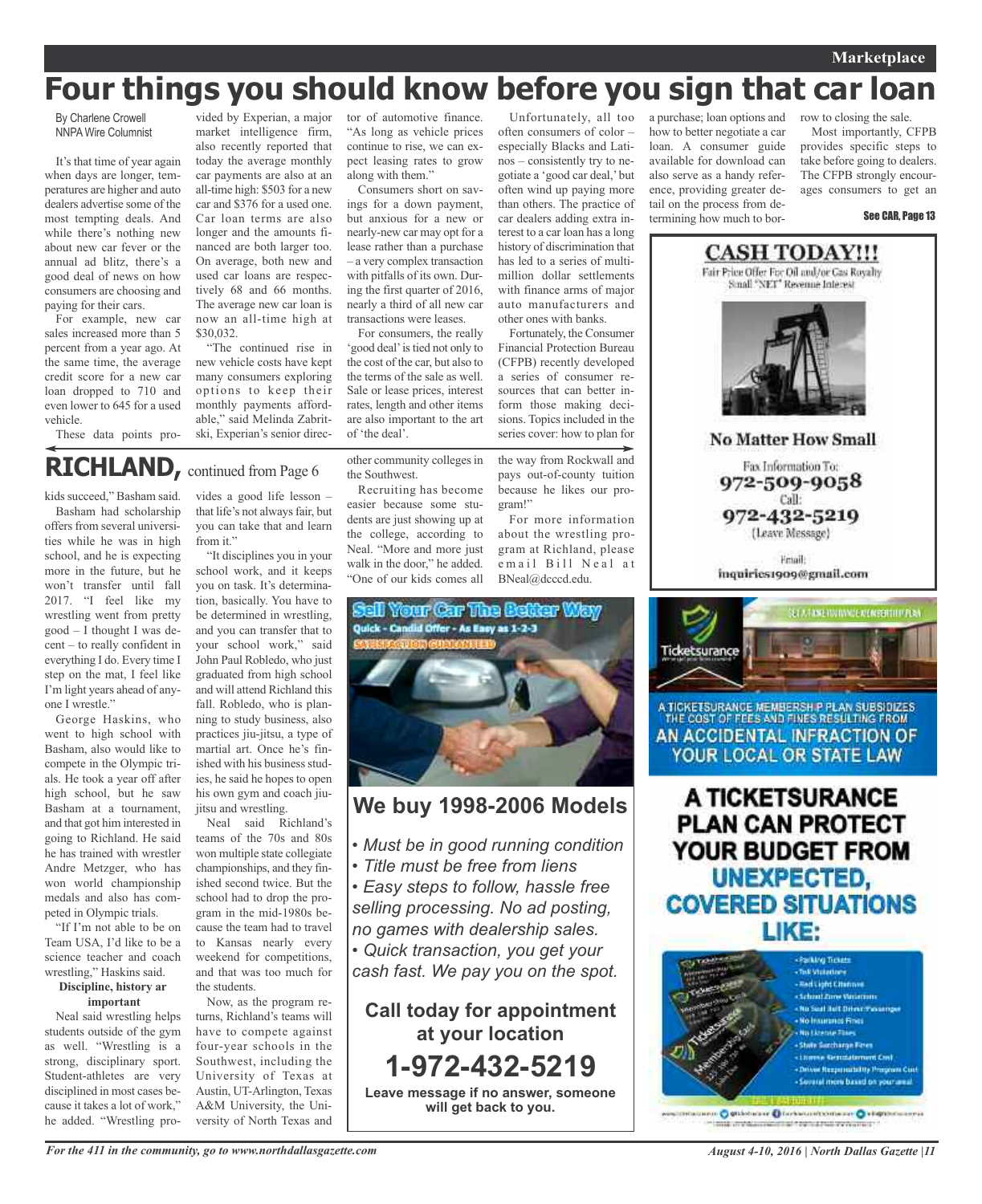## **JURY,** continued from Page <sup>1</sup>

that grand jury commissioner thing, and go down to the central jury room and select people just on a random basis. I had much, much better minority representation that way than I did before."

Dallas County Commissioner John Wiley Price expressed a bit of cynicism in terms of the new law and what he expects it to accomplish.

"The more things change, the more they basically remain the same," Price said. "It doesn't change really the power source. It only gives them a little better opportunity to involve (minorities). But they could have done that all along. I always found it curious when they've got to have legislative parameters to do what they should be doing for the right thing. So while it's being forced legislatively, they could have been doing it all along. There is nothing that precluded them from doing what the legislature is now, basically giving them guidance to do it."

Creuzot said that not only did his method of picking grand jurors in the past lead to more minority representation, it also solved a host of other problems in the process.

"The other thing that was more important to me was that people didn't have agendas," Creuzot said. "They were total strangers,

and they came in there to do a job for three months, and they seemed to enjoy it more. Under the old system we had people who wanted on every year. And they almost became professionals. Plus, you had agendas as I said, and it just didn't work out as well as just a random selection of people."

He recalled many jurors being there because they didn't have anything else to do, or because they were friends with commissioners, and often if two commissioners didn't get along, that could result in bickering on the grand jury.

"Whereas once I started doing the random selection, all of that went away," Creuzot said. "I had no more internal controversy. People got along better. They showed up more often, more on time, and things just turned out so much better. So I'm actually glad to see the law change the way it is. It makes political favoritism, takes political patronage and all that out of the grand jury system"

Regarding the disparity in indictments and sentencing for minority defendants, Commissioner Price is skeptical as to whether or not the current changes in legislation will be sufficient to achieve judicial equality.

"You're always hopeful, but there's nothing that's ironclad," Price said. "I



Hill J. Priest Institute 1402 Concin St. Room 2200

- \* Dul you know you could serve we a grand jury of a miniwum coe.  $of 187$
- \* Did you know you could run for political affice starting at ope 181
- . Diffyou know you anulif cerve an local and state boards and commissions just by capyessing interest?
- . Old you know you cauld be a part time police officer while call hining your full-circe job?

total government and political officials will direct the process of how the commen altuen can serve in these various capacities without having any<br>legal or political hackground or experience.

#### RSNP by emailing Ahmad Goree at citizen involvement Parnail.com

mean, if you let me choose

have been doing this all along. I just find it peculiar that all of the sudden, because we now have some legislation that says there's different composition and make-up, etc., that all of the sudden it's going to be a different outcome? I don't hold out a lot of hope for

when police present cases nine out of 10 will result in some improvement.

"In the early 90s I ap-

to grand juries (and) there was a different outcome in the types of cases that were indicted. And that caused a big uproar in the system. And what the system did was they re-submitted those cases at the next session, so now they're virtually an allwhite jury and they got them all indicted. Unfortunately that was the outcome. It didn't make much difference.

pointed African Americans

"I think by and large, cases are going to be indicted, but I think there are some certain circumstances where more minorities on a grand jury can make the difference, generally speaking, but I think when you have diverse people and you ask them to take a particular case and look at it, it may be helpful to have people that are diverse, from different walks of life, to weigh in on whether a case should be indicted or not."

Getting more participation on grand juries is a start, but Price persists in his belief that the key for African Americans is more involvement in all aspects of the system. Boards and commissions are great, but improvements are needed in actions as simple as voting.

"If people want to have impact with regards to boards, juries – the real issue is public policy," Price said. "And you can't do that when you're not voting and participating in the system. In Dallas County, we've got 1.8 million people out of 2.5 million people who are 18 years of age and older. We've got 1,250,000 people registered to vote."

At the end of the day, Price said he feels that more energy needs to be directed at an overall level of political engagement.

"The more things change, the more they stay the same, because we have not fundamentally understood public policy and that happens at a voting booth," Price said. "What people need to know is, the power is already in their hands. All they've got to do is use it."



- Richardson and Mansfield (plus many others), we have a strong backlog of work in the highway market locally.
- We are currently hiring for the following positions:
- **Form Setters (Paving, Structures, Underground)**
- **Finishers (Paving)**
- **Laborer (Earthworks, Paving, Underground)**
- **Paving Machine Operator**
- **Excavator Operator Loader Operator**
- **Motor Grader Operator**
- **Roller Operator**
- 

 **CDL Drivers (Water Truck, Fuel Truck, End Dump Truck)** Available: multiple openings

Rate: Negotiable

Must have own transportation

Years of Experience required will vary, from 6 months to 2 years (depending on position)

**Physical and Drug Screen Required**

**Must have a Clear Background**

**Must be at least 18 years old (CDL Driver, 21 yrs)**

**Must apply in PERSON, Monday – Friday from 8am to 11am @ 10605 Harry Hines Blvd. Please visit our website: www.edbellconstruction.com/careers Or email your resume to: careers@edbellconstruction.com**

**FAIR,** continued from Page <sup>8</sup>

school-related needs, the Mayor's Back to School Fair is a collaborative effort between the City of Dallas, Dallas ISD, Dallas area schools, the public health department, state agencies, nonprofits, corporations and volunteers.

Although pre-registration has closed, eligible families can still register at the fair to receive free school supplies. The free school supplies are available only to those who meet specific eligibility requirements (must be public school students pre-K through 12th grades who reside in the City of Dallas or attend a Dallas ISD school, and meet the 2016 Federal Poverty Income Guidelines). A photo id, proof of residency and proof of income are required to qualify.

Proof of Income may be verified using paycheck stubs from June, July or August 2016 or a letter dated in June, July or August 2016 on agency or company letterhead from an employer, or Social Security Administration Office indicating annual income and signed by an agent of the company or agency. Letter must include contact phone number for verification. Other qualifying documents include a Medicaid letter, Lone Star Program Card and a Dallas ISD letter indicating qualification for free lunch program.

welfare office, caseworker,

Creuzot seems to concur, saying that most people don't realize the quantity of cases being heard by grand jurors, and that most likely

that."

Also, for quicker service, anyone planning to get immunizations is encouraged to bring shot records to the Fair.

the grand jury, I can almost predict the outcome. So what's different now? That's my point. They could indictments. But says moving forward there could be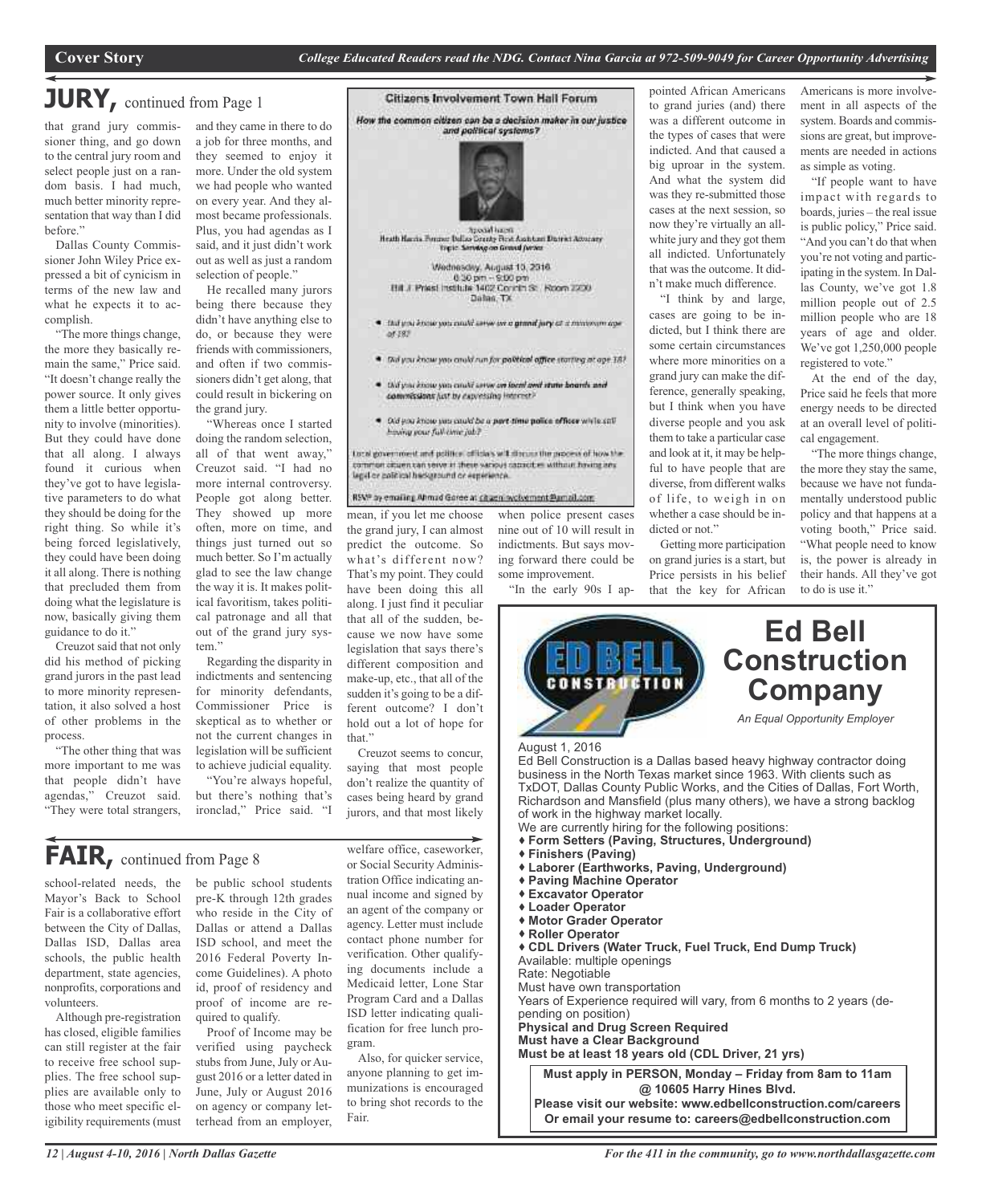#### *On a quest for qualified candidates? Contact Nina Garcia at 972-509-9049* **Career Opportunity**

## **Dallas Police, Fire push for better pay**

By Lucas Franco de Siqueira *NDG* Special Contributor

Dallas Police officers and firefighters gathered at the Dallas City Hall this morning. They gathered to attend the city's budget meeting with the intent of calling attention to their need for more remuneration.According to a statement issued by the Dallas Police Associa-

tion (DPD) has been at-Pinkston told WFAA retempting to negotiate with porters, "The Mayor and the the city manager, A.C. Gonzalez, without success for the past six months.

Now, after the tragedy of July 7, the Dallas police officers and firefighters believe it is the right time to push city leaders towards better salaries and benefits. The President of the Dallas Police Association, Don

city manager haven't made a commitment to public safety, so we have to go to the council and the citizens."

The city manager offered a plan to hire more officers and increase payments. However, the plan of better salaries are limited to apply only to a select group of officers and not to veterans.

Pinkston said the proposed payment plan would not contribute significantly in the present scenario, and Dallas police officers would still be behind many North Texas cities with it.

The starting salary of a police officer in Dallas is \$44.659, while the starting salary for Forth Worth and Plano are \$52.176 and \$63.757, respectively.

offer from a bank, credit color report trying to negoti-**CAR,** continued from Page <sup>11</sup>

union or other finance source before setting foot in the dealership.

According to the Center for Responsible Lending (CRL):

• 80 percent of car loans are financed through dealers;

• At more than one trillion dollars, outstanding car loans are the third highest amount of consumer debt, surpassed only by mortgages and student loans; and

• Although borrowers of

ate loan terms more than other consumers, they wind up paying more for financing.

A fact sheet on how to avoid a predatory car loan is available on CRL's web.

"Car prices are rising faster than incomes, so consumers are faced with taking on longer loans," said Chris Kukla, CRL executive vice president. "The CFPB's new guide rightly puts the focus on the overall cost of the car.

#### **Humana Health Plan of Texas, Inc.**

is seeking a Data Scientist for its Irving, TX location./As a Data Scientist, you will work with large scale unstructured data and fuse them with other enterprise data sources (such as claims, demographics) to predict, quantify, and/or forecast various business/health metrics; Collaborate with IT, operation and business teams to provide expertise and assistance in implementing new model results or enhancements to ongoing business processes./Must have Master's Degree in Comp. Sci., Engineering, Informatics, Stats., Predictive Modeling or a related field, plus two years of related experience.

Required experience must include two years in the following areas:/Building and maintaining large and complex/dynamic data sets;/Building predictive models (e.g. Bayesian analyses, machine learning, feature detection, and natural language

processing);/Data mining, machine learning and predictive modeling techniques, and their applications, and developing and implementing statistical models;/Working with all Microsoft Office

applications;/Using programming languages such as PL-SQL or Matlab to build and monitor the implementation of predictive models;/Communicating analytics finding to broad audience;/Presenting at conferences, and/or academic or industry publication; and/Collaborating with subject matter experts and end users and working in a cross-functional team./Pre-employment drug screen and background check required. /Travel: 5% - may be local, regional, or national./

**Send cover letter and detailed resume to Humana, Attn: Chad Babin, Talent Acquisition Specialist, 500 West Main Street, Louisville, KY 40202, or apply online at www.humana.com/careers (Ref. #163521)./Only persons w/authorization to work permanently in the U.S. need apply./EEO.**

Lenders are taking big chances when making loans for 7 or 8 years – borrowers should think long and hard before taking one."

*Charlene Crowell is a lending.org.*

#### **North Dallas Gazette is looking for a Writer / Stringer in the Irving Area.**

Candidate would cover Irving City Council Meetings & Irving ISD Board Meetings.

Also, Candidate would be a contributing writer, submitting general interest stories from the Irving area.

#### Interested?

**Send resume and writing samples to: inquiries1909@gmail.com**

## **Experienced Print & Web advertising Indoor sales.**

12.00 to 15.00 per hour against commission. Candidate must have 3 years of Verifiable experience. Must be able to sell minority Media, Print & Web 25 to 30 hours weekly. Must be highly motivated and a Self-Starter.

**ONLY EXPERIENCED ADVERTISING CANDIDATE SHOULD APPLY.**

Send Resume to: **Inquiries1909@ gmail.com** Or leave message @ **972.432.5219**



**PURSUE A CAREER AS A POLICE OFFICER OR FIREFIGHTER!** • Competitive wages<br>• Array of benefits<br>• Education incentive pay<br>• ...and more

REGISTER ONLINE TO TAKE THE CITY OF IRVING'S NEXT CIVIL SERVICE ENTRANCE EXAM

**DO YOU WANT AN EXCITING AND REWARDING CAREER?**

**Attention Suppliers of Goods, Services and Construction Review Competitive Opportunities at www.bidsync.com www.garlandpurchasing.com 972-205-2415**

**GARLAND** 

#### *www.cityofirving.org*

*The City of Irving does not discriminate on the basis of race, sex, religion, age or disability in employment or the provision of services.*

**Statewide African American Press\Association is seeking a statewide sales representative.**



The Texas Publishers Association is seeking a statewide sales representative to

represent the overall sales objective for the organization. Individual must have a proven sales track record with local and regional sales strategies.

Also the individual must be:

- A self-starter
- Have excellent written and verbal communication skills
- A visionary
- Professional

• Have excellent organizational skills Previous advertising agency and direct sales experience a plus. Position is commission based.

Serious inquiries only. **Please email resume to inquiries1909@gmail.com or leave a message for the position at 972-432-5219.**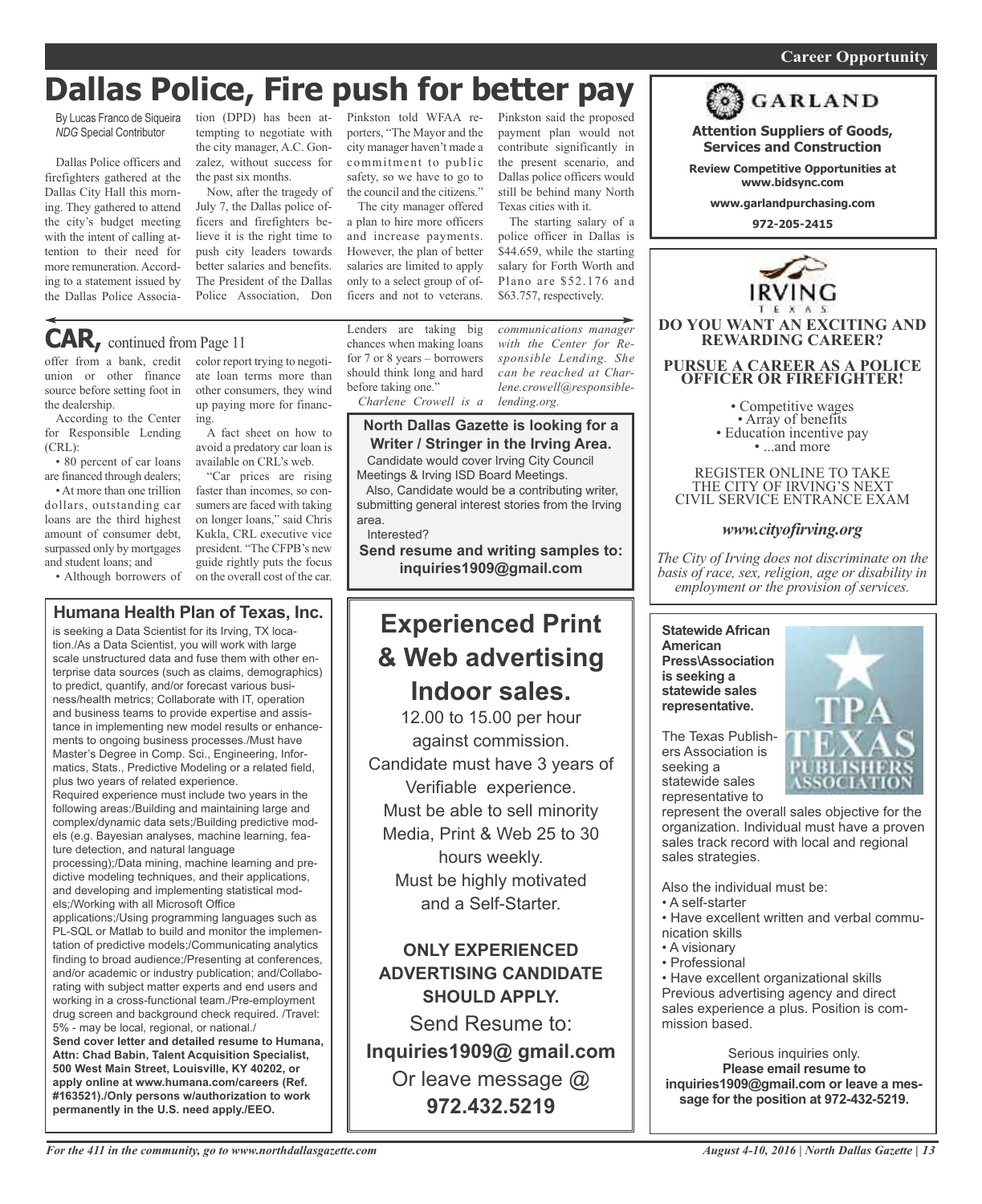#### **BETHEL BIBLE FELLOWSHIP, CARROLLTO (A PLACE TO BELONG)**

#### **August 7, 9:45 a.m.**

You're invited to our Sunday Morning "Prayer and Meditation" followed by Morning Worship Service at 10 a.m. See what God is doing through and with us; you will be blessed.

#### **August 10, 7 p.m.**

Join us in Wednesday's Prayer and Bible Study Class with Senior Pastor Woodson and Pastor Brenda Patterson teaching a series on "Design for Discipleship, Book 4. Chapter 2." Spiritual maturity is God's desire for you. It's Time to Grow; Ephesians 4:12 & 13.

Dr. Terrance Woodson, Senior Pastor 1944 E. Hebron Parkway Carrollton, TX 75007 972-492-4300 www.bethelbiblefellowship.org  $\mathcal{L}=\mathcal{L}^{\mathcal{L}}$  , where  $\mathcal{L}^{\mathcal{L}}$  , we have the set of the set of the set of the set of the set of the set of the set of the set of the set of the set of the set of the set of the set of the set of the set of

#### **CHRIST COMMUNITY CHURCH IN RICHARDSON**

#### **August 7, 8:45 a.m. and 11 a.m.**

You're invited to our Morning Services as we worship, honor and praise God for His blessings.

#### **August 10,**

Join us at 12 Noon with Rev. Viveca Potter teaching on the Word of God; come back at 6:45 p.m. for Corporate Prayer and stay for Senior Pastor Autry at 7:30 p.m. teaching the Word of God. Our youth will come for Food and Fellowship at 7 p.m. followed by Bible Study at 7:30 p.m.

Dr. Terrence Autry, Senior Pastor 701 Centennial 972-991-0200 Richardson, TX 75081 www.Christcommunityrichardson.org

**FELLOWSHIP CHRISTIAN CENTER CHURCH IN ALLEN "THE SHIP"**

#### **August 7, 8 a.m.**

You're invited to join us at our main campus at 200 West Belmont Drive for Morning Worship Services followed by our Sunday Worship Services at Bolin Elementary School in Allen, Texas 75002, you will be blessed.

#### **August 10, 12 p.m.** Join us in our Wednesday's 12 Noon-Day Live, Prayer and Bible Study and/or our Wednesday Night Live, Prayer and Bible Study at 7 p.m. to learn more about God's Word at the Joycie Turner Fellowship Hall, 200 West Belmont Drive in Allen. Be encouraged by God's plan for your maturity and His glory; and most

Dr. W. L. Stafford, Sr., Ed. D. Senior Pastor

of all, be prepared to grow.

5705 Cheyenne Drive at Bolin Elementary School in Allen 75002 for Sunday Morning Worship and the Admin. Building Address is 200 W. Belmont Drive

Allen, TX 75013 972-359-9956 www.theship3c.org

#### **INSPIRING BODY OF CHRIST CHURCH, Let's Go Fishing! MATTHEW 4:19**

 $\mathcal{L}=\mathcal{L}^{\mathcal{L}}$  , where  $\mathcal{L}^{\mathcal{L}}$  , we have the set of the set of the set of the set of the set of the set of the set of the set of the set of the set of the set of the set of the set of the set of the set of

**August 7, 7:30 and/or 11:30 a.m.** You're invited this Sunday as we praise, worship, honor and magnify God's Holy name.

#### **August 8, 7 p.m.** Join us in Monday School as we grow in God's Word and learn what God has to say to us.

Pastor Rickie Rush 7701 S Westmoreland Road Dallas, TX 75237 972-372-4262 www.Ibocchurch.org  $\mathcal{L}=\mathcal{L}^{\mathcal{L}}$  , where  $\mathcal{L}^{\mathcal{L}}$  , we have the set of the set of the set of the set of the set of the set of the set of the set of the set of the set of the set of the set of the set of the set of the set of

#### **MT. OLIVE CHURCH OF PLANO (MOCOP)**

#### **August 7, 10 a.m.** Join us for Worship Service as we praise and worship God for His Honor and His glory; and don't forget to comeback at 7 p.m. for our

Brazilian Church.

**August 10, 7 p.m.** You're invited to our Wednesday's Bible Study class; you will learn what God has to say to us. Come to be encouraged by God's plan for your spiritual growth and His glory.

Pastor Sam Fenceroy Senior Pastor and Pastor Gloria Fenceroy 300 Chisholm Place Plano, TX 75075 972-633-5511 www.mocop.org  $\mathcal{L}$  , and the set of the set of the set of the set of the set of the set of the set of the set of the set of the set of the set of the set of the set of the set of the set of the set of the set of the set of the set

### **NEW MOUNT ZION BAPTIST CHURCH**

**August 10-11, 7 p.m.** Join us for our Back-to-School Youth Revival. Our guest evangelist will be Minister David E. Hogg of Mount Olive Baptist Church, Arlington, Texas.

#### **August 13,**

Get Ready for the Best YOUTH SUMMIT EVER! This is for Saturday, August 13, 9:00 a.m. – 2:00 p.m. at Churchhill Recreation Center. Call the church for details.

Dr. Tommy L. Brown Senior Pastor 9550 Shepherd Road Dallas, Texas 75243

#### Investors Liquidation Sale: **Laurel Land Cemetery Burial Plot For Sale (one space) Section # 3, Space # 15, Lot # 20**



Laurel Land Cemetery charges for cost of single Plot: \$3995.00 Discount Amount, if you act right away: <\$1745.00> (your savings) Your Cost: \$2250.00

> **Call Today! 972.432.5219** (leave message,if no answer)

#### 214-341-6459 **Church Happenings www.NorthDallasGazette.com**

honor.

Our church ministries offer opportunities for motivation and growth; join us and see.

#### **August 14 – October 10, 2016**

You're invited to our Shiloh Bible Institute - Fall Classes. The cost is \$15 per class and is open to members, family, and friends interested in learning about the Bible. Click here for more information and online registration.

Dr. Isaiah Joshua, Jr. Senior Pastor 920 E. 14th Street Plano, TX 75074 972-423-6695 www.smbcplano.org



www.**IRSsafe.com** 

NDG now has a "Special Advertising Package"for churches and non-profit organizations that need to let the community know about your Special Event.

#### Opportunity You Can Measure...

#### **Church Events**

- Church Anniversary
- Pastor's Anniversary
- Women's Day
- Men's Day

#### **Non-Profit Org. Events**

- Fundraisers
- (Concerts)
- Special Events
- (Personal or Community)

## Special Rate \$199

(Black & White, per insertion) Ad size - 4.905"x 6"(Quarter Page, B&W) (NOTE: Color Ad \$75 extra per inserion) Production disclaimer - NDG ad meake-ready is not included in promotion. Layout/production of "copy ready"ad will be a nominal extra cost. E-mail ad copy to: Marketing@NorthDallasGazette.com or call our Marketing Department today! 972-509-9049



www.nmzb.org  $\mathcal{L}_\text{max}$  , which is a set of the set of the set of the set of the set of the set of the set of the set of the set of the set of the set of the set of the set of the set of the set of the set of the set of the set of

**SHILOH MBC IN PLANO (WHERE COMMUNITY BECOMES FAMILY)**

**August 7, 8 a.m. And 11 a.m.** Join us for Worship Services and fellowship as we give God all glory, honor

**August 10, 7 p.m.** You're invited to our Wednesday's Bible Study to learn more about God's Word. Come and be encouraged by God's plan for your maturity and growth; it's all for His glory and His

and praise.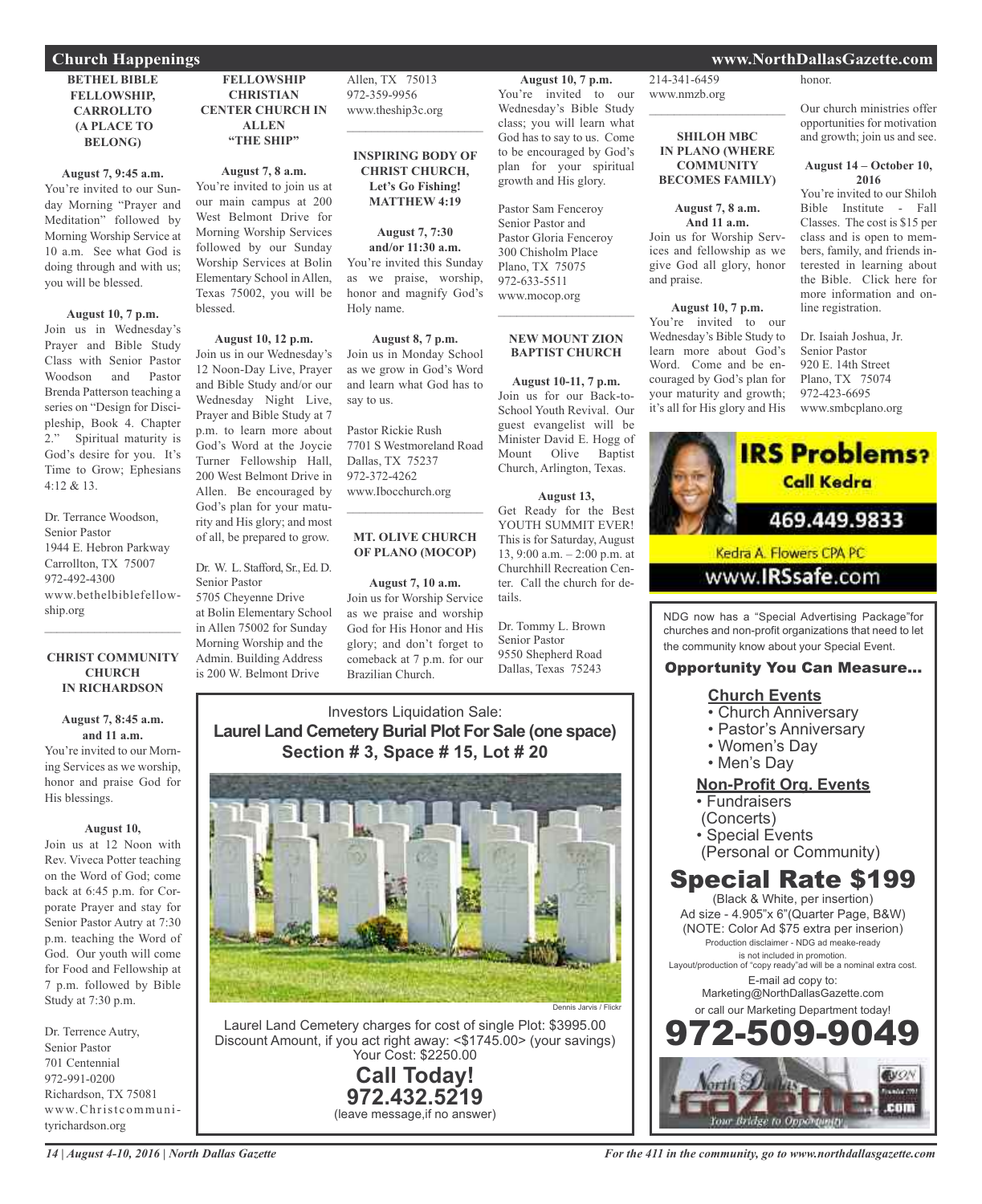# **Everything happens for a purpose**



*Send email to: businessoffice@ northdallasgazette.com to sign up for Sister Tarpley's weekly electronic newsletter.*

As you face new challenges, especially with the condition that our world is in today, the fighting, killings, bad attitudes, hatefulness, road rage, etc., think of this story.

A woman died after living a long life. She met God and asked, "If man was created in Your image and created equal, why do people treat each other so badly?"

God replied that each person who enters his/hers life has a unique lesson to teach or learn. It is through those lessons that we learn about life, people, relationships and God. Then God explain.

When someone lies to you, it teaches that things are not always as they seem. The truth is often beneath the surface.

Look beyond the masks people wear if you want to

know their heart. Don't forget to remove your own mask to let people know yours.

When someone steals from you, it teaches that nothing is forever. Appreciate what you have; you never know when you might lose it.

Don't take your friends and family for granted; today is the only guarantee you have.

When someone inflicts an injury upon you, it teaches that the human state is a fragile one.

When you encounter people who are different from you, don't judge them by how they look or act; base your opinion on the contents of their heart.

When someone breaks your heart, it teaches that loving someone do not always mean that the person will love you.

When someone holds a grudge against you, it teaches that everyone make mistakes. When you are wronged, the most virtuous thing you can do is forgive the offender without pretense.

North Dallas Gazette takes a moment to reflect on the past with **Historical Perspectives from Sister Tarpley**

Forgiving those who have hurt us is the most difficult and courageous thing man can do.

When a loved one is unfaithful to you, it teaches that resisting temptation is man's greatest challenge.

When someone cheats you, it teaches that greed is the root of evil. Aspire to make your dreams come

true.

Do not feel guilty about your success; don't let an obsession with achieving your goals lead you to engage in malicious activities.

When you are ridiculed, it teaches that nobody is perfect. Accept people for their merits and be tolerant of their flaws.

Hearing the Lord's wis-



*Sister Tarpley and Mr. Bobby Kim, Founder/CEO of the World Famous, Breakers Korean Bar-B-Que on Old Denton Road and Frankford in Carrollton, Texas*



dom, the woman thought that there were no lessons to be learned from man's good deeds.

God replied that man's capacity to love is the greatest gift he has. At the root of all kindness is love; each act of love teaches us a lesson.

God once again explain: When someone loves us, it teaches that love, kindness, charity, honesty, humility, forgiveness and acceptance can counteract all evil.

For every good deed, there is one less evil deed. Man has the power to control the balance between good and evil, but the lessons of love are not taught often enough, the power is often abused.

When you enter someone's life, whether by plan, chance or coincidence, consider what your lesson will be. Will you teach love or a harsh lesson of reality?

Will your life have results in loving or hurting; in comfort or pain; more joy or sadness? Each of us has power over the balance of love in the world.

Use it wisely. Everything happens for a purpose; we may not see the wisdom of it all now, but trust in the Lord that everything is for the best!







Islah Joshua, Jr. *Tustov* 

SMBC: A church Focused on Excellence while Teaching the Word. Preaching the Gospel, Reaching the World

Worship Times: 8 and 11 a.m. Sunday School: 9:45 a.m. Mid-week: Wednesday at 7:00 p.m. Youth Church: Every 3rd, 4th, and 5th Sunday at 10:45 a.m. AWANA: Wednesday at 6:30 p.m. Contact Information: 972-423-6695 www.smbcplano.org



*For the 411 in the community, go to www.northdallasgazette.com*